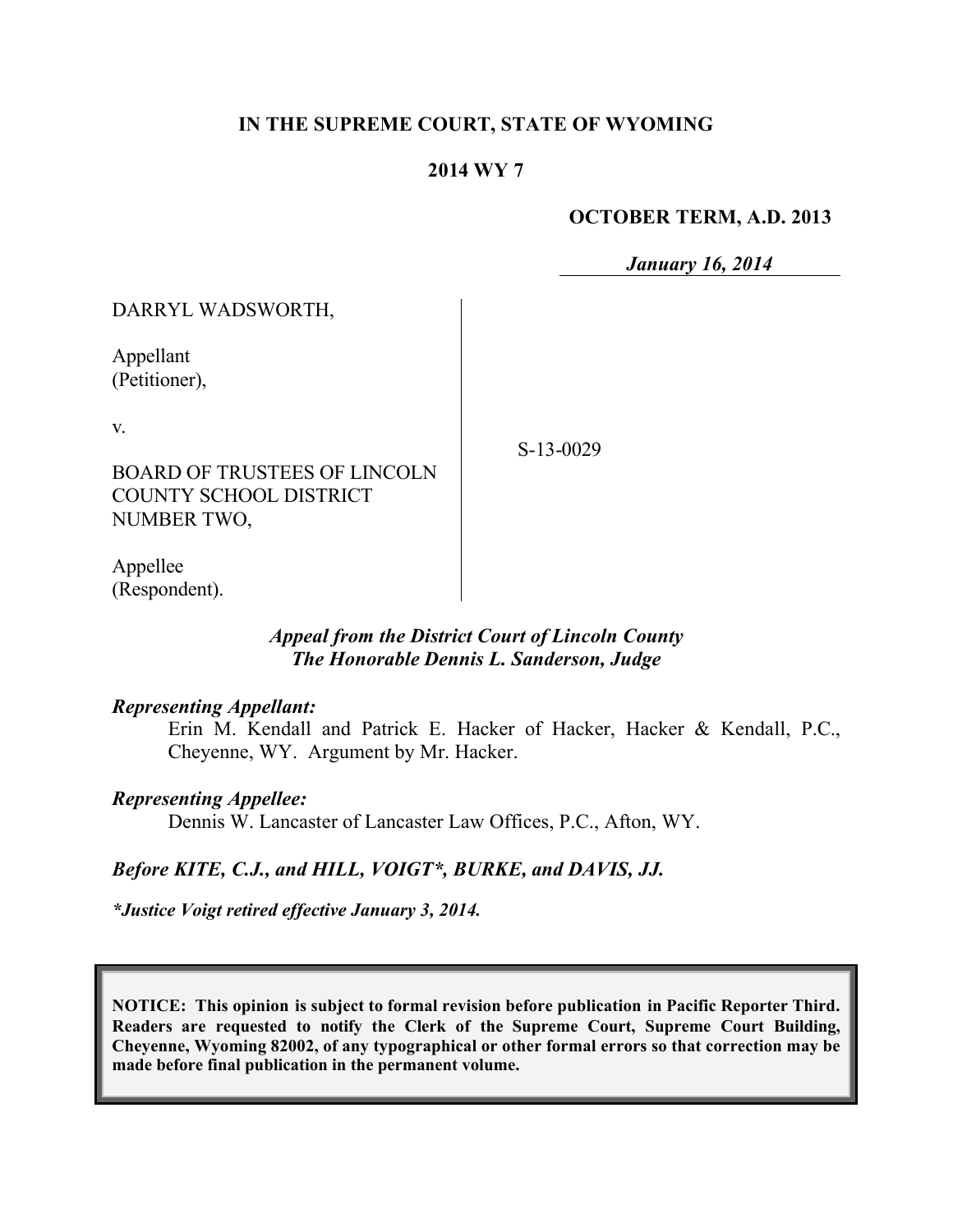#### **HILL,** Justice.

[¶1] Lincoln County School District Number Two (the District) notified Darryl Wadsworth, a continuing contract teacher in the District, that his contract was to be terminated on grounds of insubordination, incompetence, and poor work performance. Wadsworth requested a hearing before an independent hearing officer, and following that hearing, the Board of Trustees of Lincoln County School District (the Board) issued an order accepting the hearing officer's recommendation and conclusion that good cause existed for the termination of Wadsworth's teaching contract. On appeal, Wadsworth contends that the Board's order was entered in violation of the Wyoming Administrative Procedure Act (APA) and Wadsworth's due process rights because some members of the Board did not attend the entire hearing or otherwise review all of the evidence submitted to the hearing officer. We affirm.

#### **ISSUES**

[¶2] Wadsworth presents the following issues for our review:

1. Does it violate the Wyoming Administrative Procedure Act (APA) for the Lincoln County School District Number 2 Board of Trustees to fail to review all the evidence before making its decision in the termination hearing of Darryl Wadsworth?

2. Does it violate due process for the Lincoln County School District Number 2 Board of Trustees to fail to review all the evidence before making its decision in the termination hearing of Darryl Wadsworth?

3. Is the decision of the Board invalid because members of the board failed to review the complete record of the hearing, as required by Wyo. Stat.  $\S$  16-3-107(k)?

4. Did the district court err in concluding that violations of due process and the APA were not prejudicial to [Wadsworth]?

### **FACTS**

[¶3] The 2010-2011 school year was Wadsworth's tenth year working as a teacher at Star Valley High School in Afton, Wyoming. Wadsworth was a teacher in the Industrial Arts program and taught building construction, applied construction, woods, and cabinetry. In Wadsworth's applied construction class, Wadsworth would pick a construction project in the community, based on a bidding process, and under Wadsworth's supervision, the students would complete the project. On these projects, a contract would be entered into and the owner of the project would be responsible for the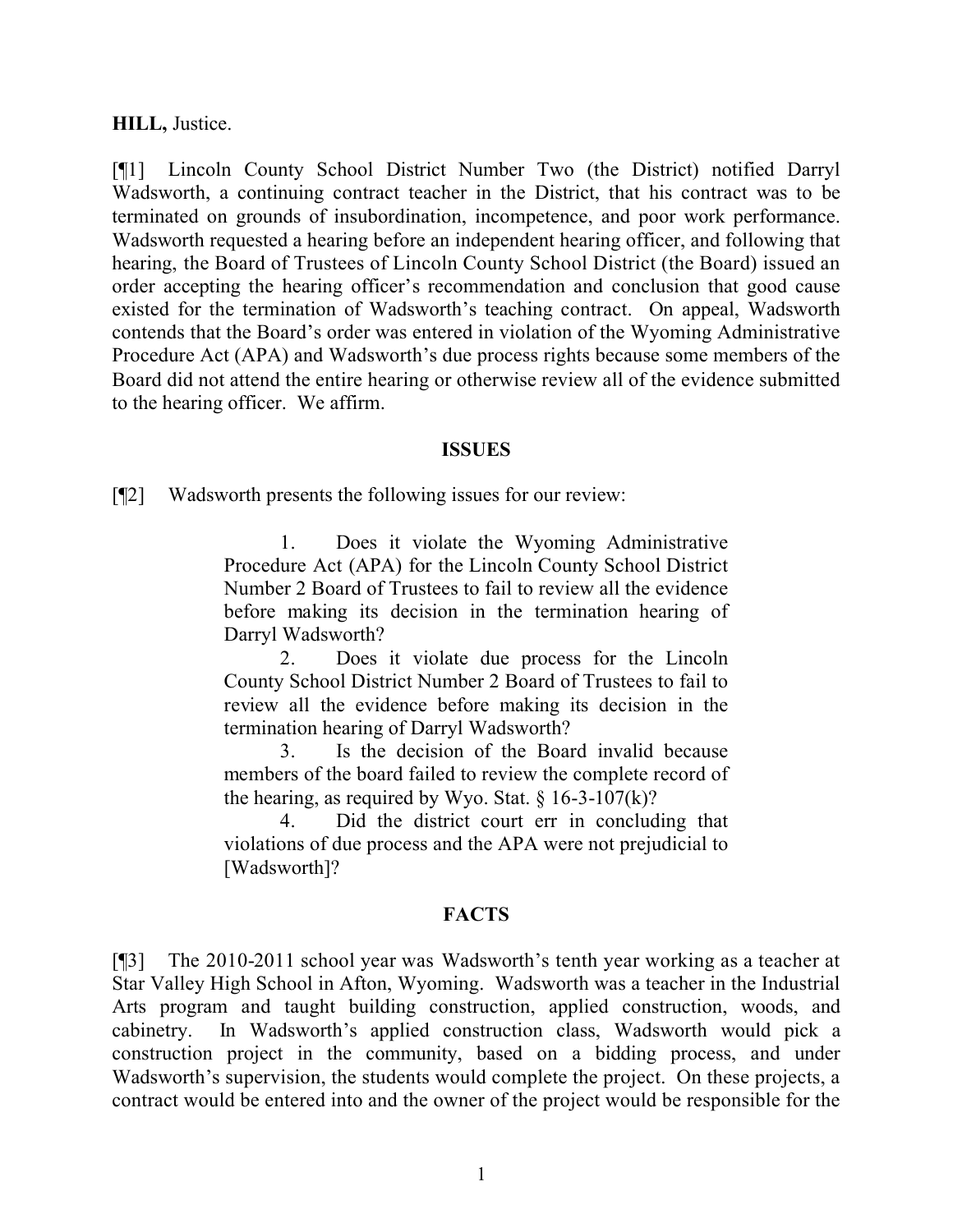cost of materials plus an agreed upon percentage of the costs, which would be paid to the District to support the program.

[¶4] On September 13, 2010, Wadsworth was called to a meeting with the Star Valley High School principal, Shannon Harris, and the District superintendant, Jon Abrams, to discuss concerns they had with Wadsworth's work performance. A number of the concerns discussed during the September meeting related to a concession stand/restroom project Wadsworth's applied construction class worked on during the 2009-2010 school year, which, because of deficiencies in work and a failure to timely complete the project, resulted in nearly  $$100,000.00$  of unanticipated costs to the District.<sup>1</sup> Other concerns discussed during the meeting included unsafe practices at applied construction worksites, low student enrollment in Wadsworth's classes, and Wadsworth's public airing of complaints regarding the District's administration while visiting a local barber shop.

[¶5] Following the meeting on September 13, 2010, the District superintendent issued a memorandum summarizing the meeting, which memorandum is referred to throughout the record as the "FICA memo." 2 The FICA memo directed Wadsworth to: 1) adhere to an earlier Board directive requiring students to wear hard hats and steel-toed boots, in addition to safety glasses, on construction projects, unless and until Wadsworth received Board approval of an alternative safety plan; 2) provide to Principal Harris or her designee a building timeline and schedule for any future applied construction project; 3) establish better oversight of finances on any future applied construction project to ensure an understanding of the money that will be made by the project and that the budget makes allowances for student safety equipment; 4) follow his chain of command to address concerns with District administration rather than publicly discussing such complaints; and 5) market his industrial arts classes to increase student enrollment.

[¶6] On April 14, 2011, Wadsworth was called to a meeting with Principal Harris and her assistant principal, Homer Bennett, to discuss the FICA memo. Principal Harris summarized the discussion during the meeting as follows:

> Homer Bennett and I met with Darryl Wadsworth on April 14, 2011 to follow-up on the FICA memo written by Supt. Abrams on September 13, 2010. In that meeting I asked Darryl about his follow through on the things he had been asked to complete as outlined in the FICA memo.

 $\overline{a}$ 1 The 2009-2010 project was a concession stand/restroom facility built on the Star Valley High School grounds. The project differed from most previous projects of the applied construction class because it was not a residential project for a community member, but was instead a commercial project for the District itself.

<sup>&</sup>lt;sup>2</sup> The witnesses were unclear as to the words that make up the FICA acronym.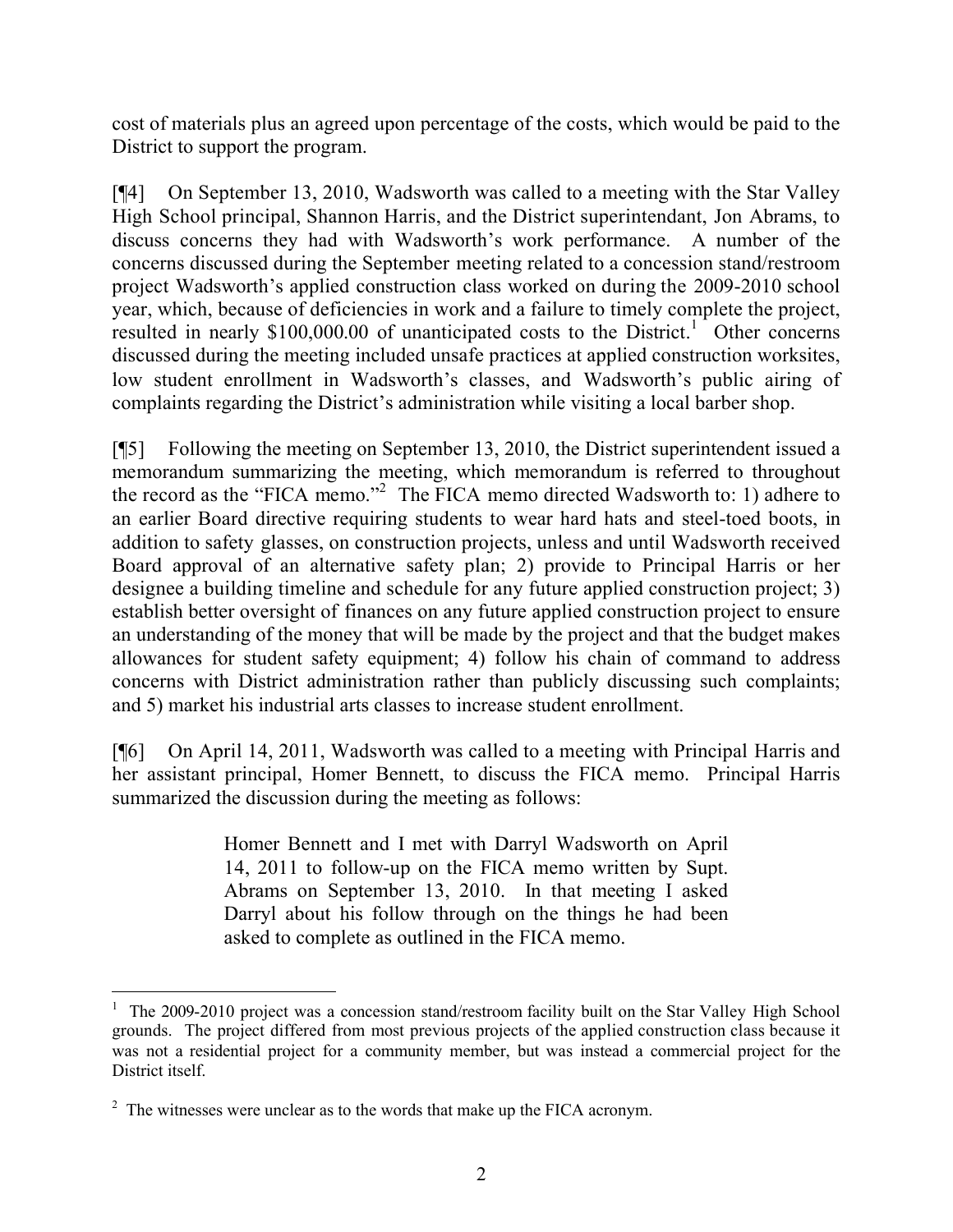I asked if he had provided a building schedule to myself, or any of the principals regarding his current project? He said, "no". I asked if he had a contract for the current project? He said, "no". I asked if he had a set amount that they would earn on the current project? He said, "I don't know." I asked if there was a contract or any kind of agreement in place? He said that he had given a contract to Mr. Hansen but it was never filled out or signed by anyone. I then asked if he had provided a completion timeline and progress reports for the current project to myself or any other administrator? He said, "No, I did not." I then asked if the students had been wearing the required steel-toed boots and hard hats on the applied project this year. He said, "No, but they have worn safety glasses." I then asked him if he had a project lined up for the coming school year. He said, "No, but I am currently working on that." He went on to say that he was waiting to see how many sections of the applied class he would have for the coming year before deciding on how big of a project to take on and once those numbers were set he would get to work on pinning down a project. I then asked him what he had done to market his class? He indicated that he had talked to business owners, contractors, and kids in his classes to encourage them to take other classes he offered. When I asked if he had done anything to market his classes to the incoming ninth grade students he said that the counselors had invited him to prepare something or present but that he had not done anything because the counselors met with those students every hour or so over a couple of days and he couldn't be at the middle school that much.

When I asked what he expected when he had failed to do every single thing the memo outlined he said, "I don't know, I guess I expected that you as the building principal should have followed up on those things and reminded me." When I asked why he didn't comply with or respond to my e-mail, dated 9-10-10, which clearly stated that if he wanted the Board to re-consider the requirement for requiring hard hats and steel-toed boots in the applied class that he needed to give me a proposal and rationale. He indicated once again that I should have sent more than one e-mail and followed up with him.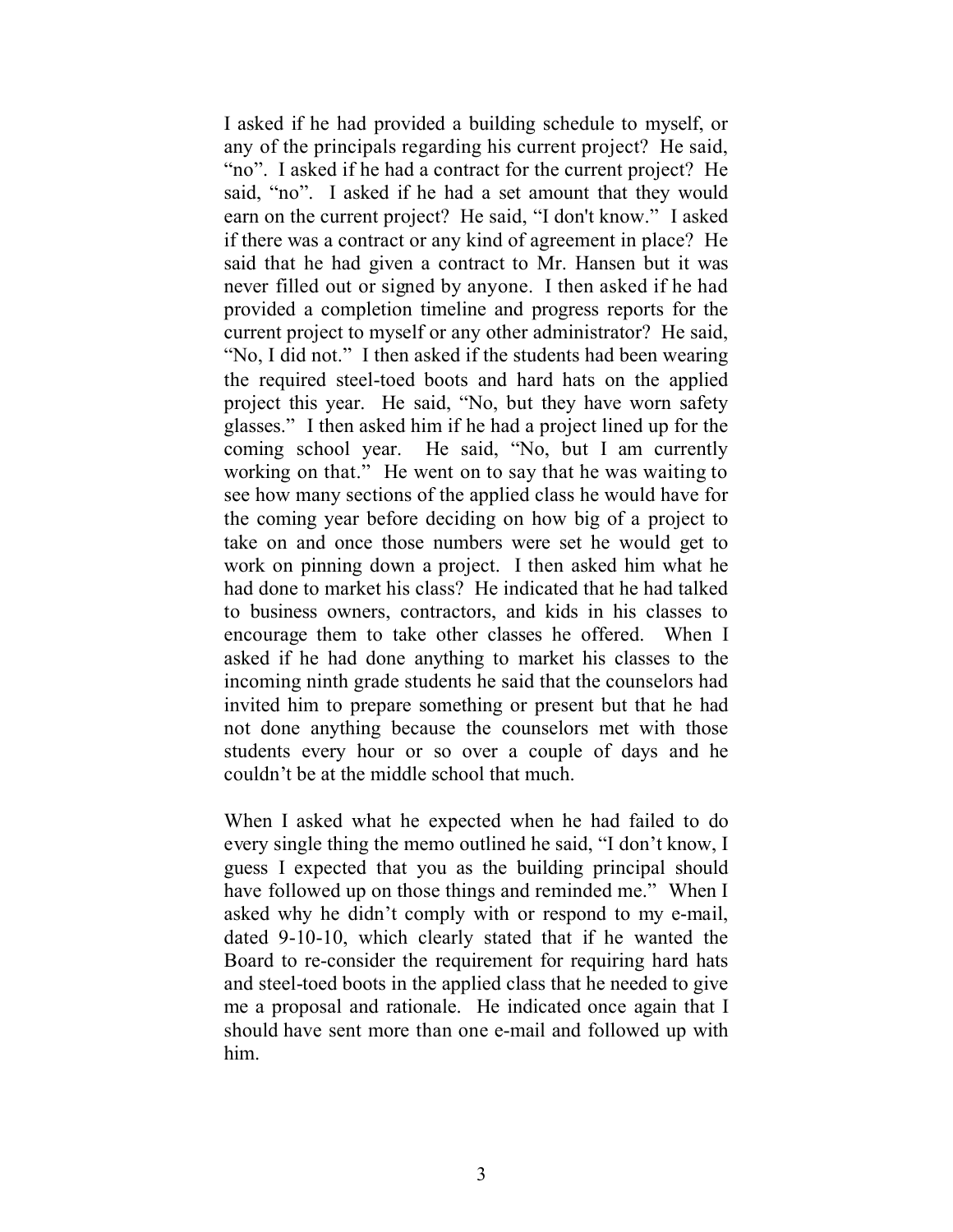When I asked why after having a conversation with the Supt. and myself in September, and receiving a FICA memo from the Supt. which he signed and returned, he didn't do any of the things that he had been asked to do or that were clearly spelled out in the memo. He indicated that the memo "flusterated him and he just put it out of his mind."

[¶7] On April 14, 2011, during a regularly scheduled Board meeting, Superintendant Abrams met with the Board in executive session and presented his recommendation to terminate Wadsworth's teaching contract. The Board thereafter returned to its public meeting, and during the public portion of its meeting, the Board voted to accept the recommendation of Superintendant Abrams "to give termination notice pursuant to section 21-7-110 and 21-7-106 of Wyoming Statutes and to terminate the contract of Darryl Wadsworth."

[¶8] On April 15, 2011, the District issued Wadsworth written notice of its intent to terminate his teaching contract, effective May 27, 2011. The District cited incompetence, unsatisfactory work performance, and insubordination as grounds for the termination of Wadsworth's teaching contract. More specifically, the District cited to Wadsworth's failure to comply with the requirements of the FICA memo, including: a failure to require his students to wear hard hats and steel-toed boots; a failure to market his classes to increase student enrollment; a failure to secure a construction project for his applied construction class for the 2011-2012 school year; a failure to provide a building timeline and schedule for his applied construction 2010-2011 project; and a failure to follow his chain of command to address concerns with the school administration rather than voicing those concerns publicly.

[¶9] On April 22, 2011, Wadsworth timely requested a hearing before an independent hearing officer pursuant to Wyo. Stat. Ann. § 21-7-110. In keeping with the statute then in effect, the District and Wadsworth jointly selected a hearing officer, and an evidentiary hearing was scheduled for August 2-3, 2011.<sup>3</sup>

[¶10] On July 28, 2011, Wadsworth filed a motion to void the termination proceedings or to continue the proceedings to allow for discovery related to Board bias and to voir dire the Board. Through this motion, Wadsworth asserted that the Board's consideration of Superintendant Abrams' recommendation to terminate Wadsworth's teaching contract before the notice was issued to Wadsworth tainted the Board and made it impossible for Wadsworth to have a fair hearing before an impartial decision maker. The hearing officer denied Wadsworth's motion to void or continue the proceedings, denied the

 <sup>3</sup> Wyo. Stat. Ann. § 21-7-110(c) was amended, effective July 1, 2012, to provide that the independent hearing officer would be a hearing officer provided through the Office of Administrative Hearings. *See* Wyo. Stat. Ann. § 21-7-110 (LexisNexis 2013).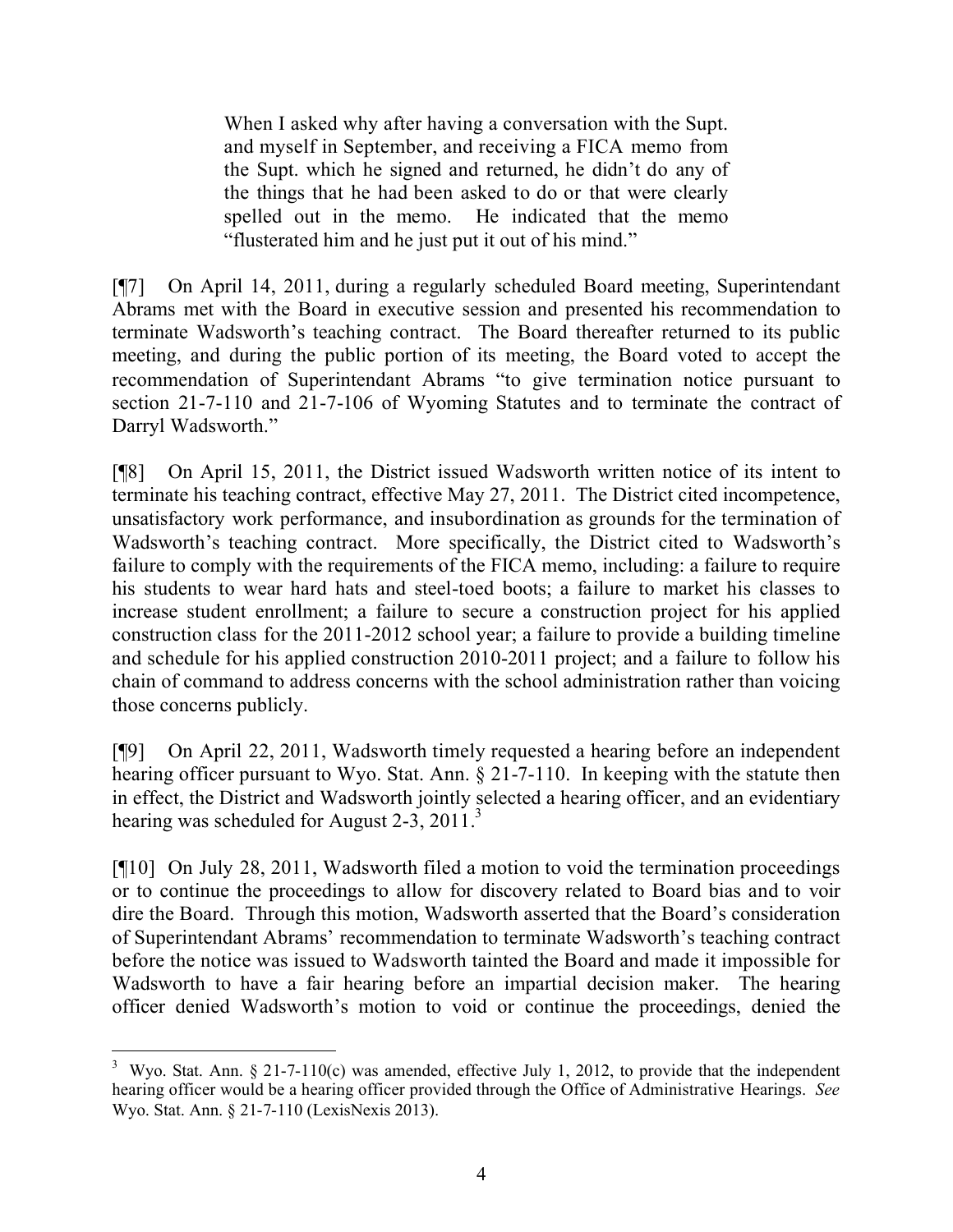motion to conduct discovery, and ruled that the request to voir dire the Board was premature and could be raised when the hearing officer forwarded his recommended decision to the Board.

[¶11] An evidentiary hearing was held before the hearing officer on August 2-3, 2011. On August 18, 2011, Wadsworth renewed his motion to void the termination proceedings and to voir dire the Board. On August 19, 2011, the hearing officer denied the motion to terminate proceedings but granted the motion to voir dire the Board prior to its deliberations on any recommended decision by the hearing officer.

[¶12] On August 19, 2011, the hearing officer issued a recommended decision through a twenty-two page document entitled Findings and Recommendation of the Hearing Officer. The hearing officer recommended that Wadsworth's teaching contract be terminated for insubordination. In so recommending, the hearing officer found that the evidence supported some of the District's alleged grounds of insubordination, but not all of them. The hearing officer further found that the evidence did not support the District's allegations of incompetence and poor work performance. The hearing officer explained his conclusions, in part:

> 7. Incompetence is ordinarily based upon deficiencies in a teacher's classroom teaching performance. Actions demonstrating incompetence may include a lack of knowledge of the applicable subject matter a teacher is required to teach, an inability of the teacher to impart knowledge effectively to the students, and an incapacity to perform the duties of a teacher. See, generally, 68 Am.Jur. 2d, *Schools*, § 211.

> 8. Mr. Wadsworth taught students effectively at Star Valley High School for 10 years. There is no evidence in this case that he was an incompetent teacher at any time, and, accordingly, the superintendant has failed to prove by a preponderance of the evidence that Mr. Wadsworth should be terminated for incompetence or unsatisfactory performance as a teacher.

> 9. The Wyoming Supreme Court has defined insubordination as "a constant or continuing intentional refusal to obey a direct or implied order, reasonable in nature, and given by and with proper authority." *Board of Trustees v. Colwell*, 611 P.2d 427, 434 (Wyo. 1980). The elements of insubordination are:

- a. Persistent course of
- b. willful defiance in
- c. refusing to obey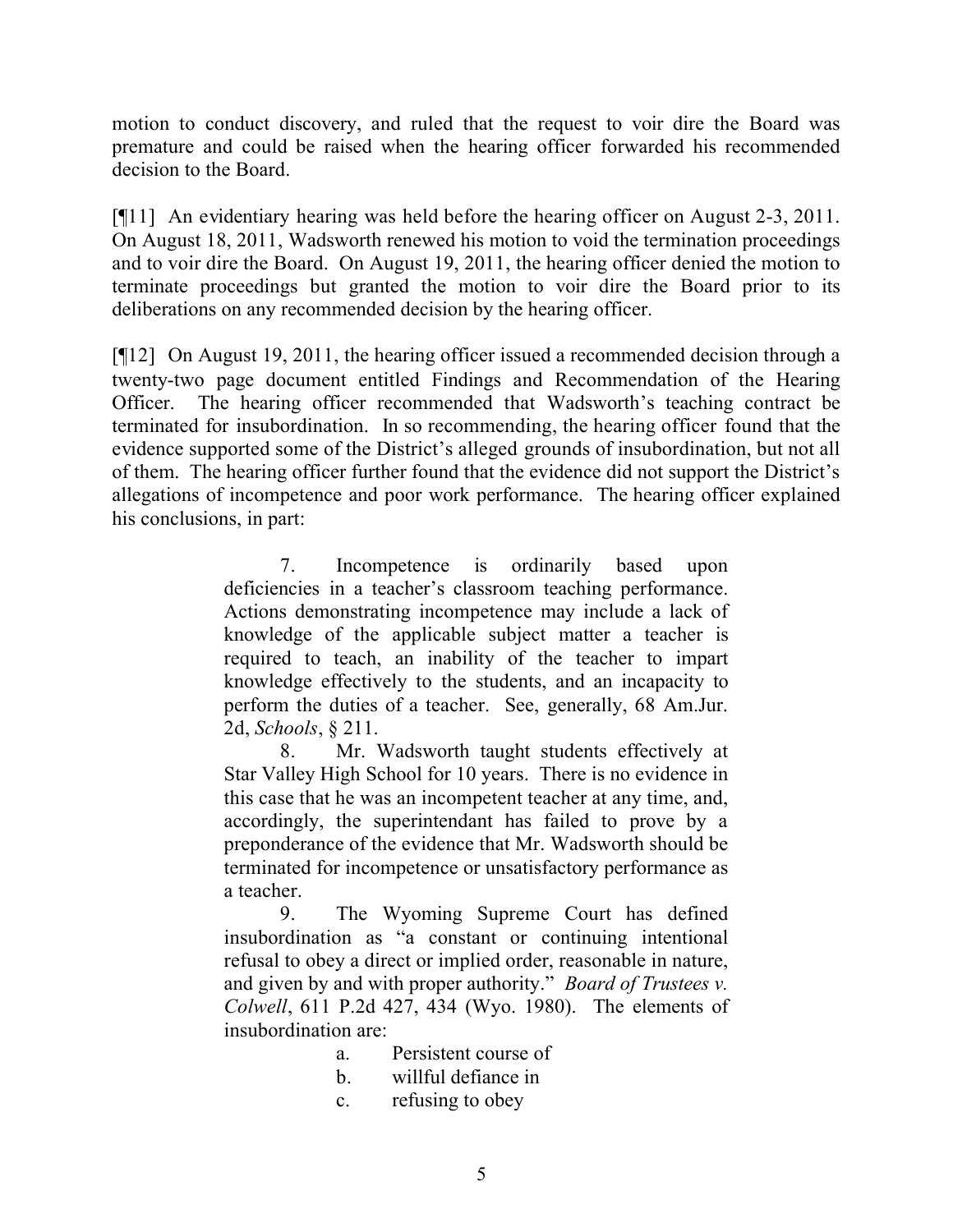- d. a reasonable
- e. direct or implied order or rules and regulations
- f. given by or with proper authority.

10. Based upon the elements of insubordination, the hearing officer finds that the superintendant has failed to prove by a preponderance of the evidence that the following matters constituted insubordination:

> a. The so-called "barber shop" conversation, in which Mr. Wadsworth complained publicly about the school administration, may have been unwise or unprofessional, but, as a citizen, Mr. Wadsworth had a right to say the things he said, and they did not constitute insubordination.

> b. Mr. Wadsworth's marketing of his classes to potential students may not have been everything that Ms. Harris or Mr. Abrams desired, but the evidence is that he made some reasonable efforts to recruit students and did not persistently and willfully refuse to market his classes. Mr. Wadsworth's conduct in this regard did not constitute insubordination.

11. Based upon the elements of insubordination, the hearing officer finds that the superintendant has proven by a preponderance of the evidence that the following matters constituted insubordination:

> a. Mr. Wadsworth's persistent and willful pattern of disregarding the Board's directive that his applied construction students wear hard hats and steeltoed boots while working on construction projects. The Board had authority to give this directive, and Mr. Wadsworth did not have the discretion to substitute his judgment for the Board's in that regard. The directive was a reasonable attempt by the Board to safeguard the lives and health of students, and the Board provided funding for the safety equipment. The directive was clearly communicated to Mr. Wadsworth on multiple occasions. Mr. Wadsworth was given a reasonable opportunity to present information to the Board in order to obtain changes in the directive, but he did not do so, and therefore it was unreasonable for him to persistently disregard the directive. Mr. Wadsworth's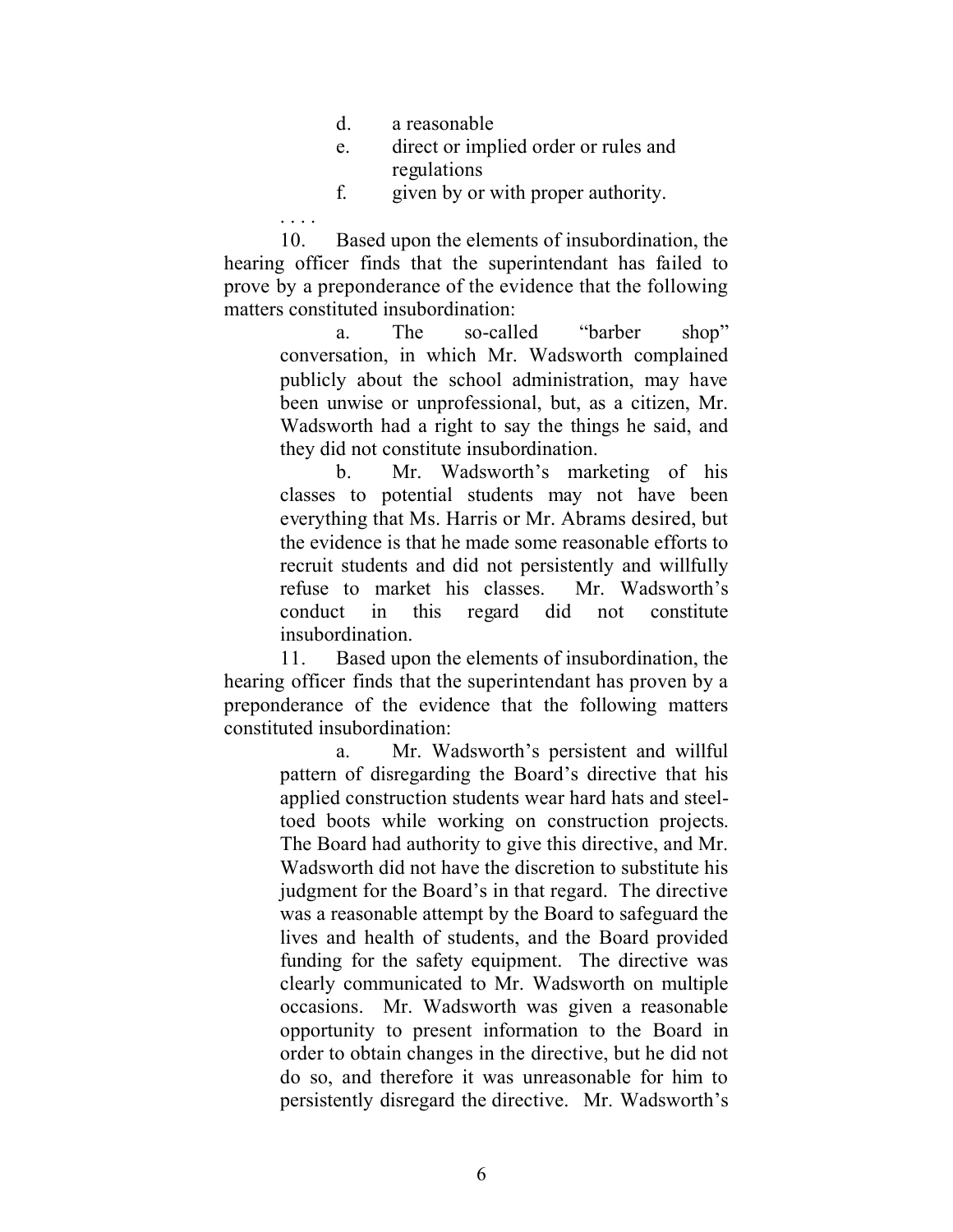disregard of the Board's directive in this regard constituted insubordination.

b. Mr. Wadsworth's failure to provided (sic) a building schedule for the 2010-11 Jerry Hansen construction project to Principal Harris or to any other school administrator. The problems that occurred on the 2009-10 concession/restroom project were not grounds for termination of Mr. Wadsworth's contract after the 2010-11 school year, but they provided a context within which specific directives were given to Mr. Wadsworth so that the 2009-10 problems would not be repeated. The September 13, 2010 letter provided Mr. Wadsworth with a reasonable opportunity to improve his performance with regard to the management of construction projects for the school district, but he failed to take advantage of that opportunity. The directive to provide a construction schedule for future projects was reasonable and was clearly communicated to Mr. Wadsworth. He persisted in persistently and willfully refusing to provide administrators with a construction schedule. He had no reasonable excuse for not doing so.

c. Likewise, Mr. Wadsworth's failure to exercise better oversight over construction project finances by establishing a project budget in the context of a project contract constituted insubordination. The directive and its purpose were clearly communicated to Mr. Wadsworth, and he persistently and willfully failed to comply with the directive during the 2010-11 school year. The consequences of his failure to comply mirrored, to some extent, the financial consequences of the concession/restroom project of 2009-10, in that the school district realized no monies from the Jerry Hansen project and in fact incurred expenditures and lost money on the project.

12. Mr. Wadsworth's insubordination in the above regard is corroborated by his testimony that he really did not view the directives as more than suggestions, and that he was "flustrated" by the September 13, 2010 letter and simply put it out of his mind. This demonstrated a willful disregard for reasonable directives given to him by those who had lawful authority over his conduct and job performance.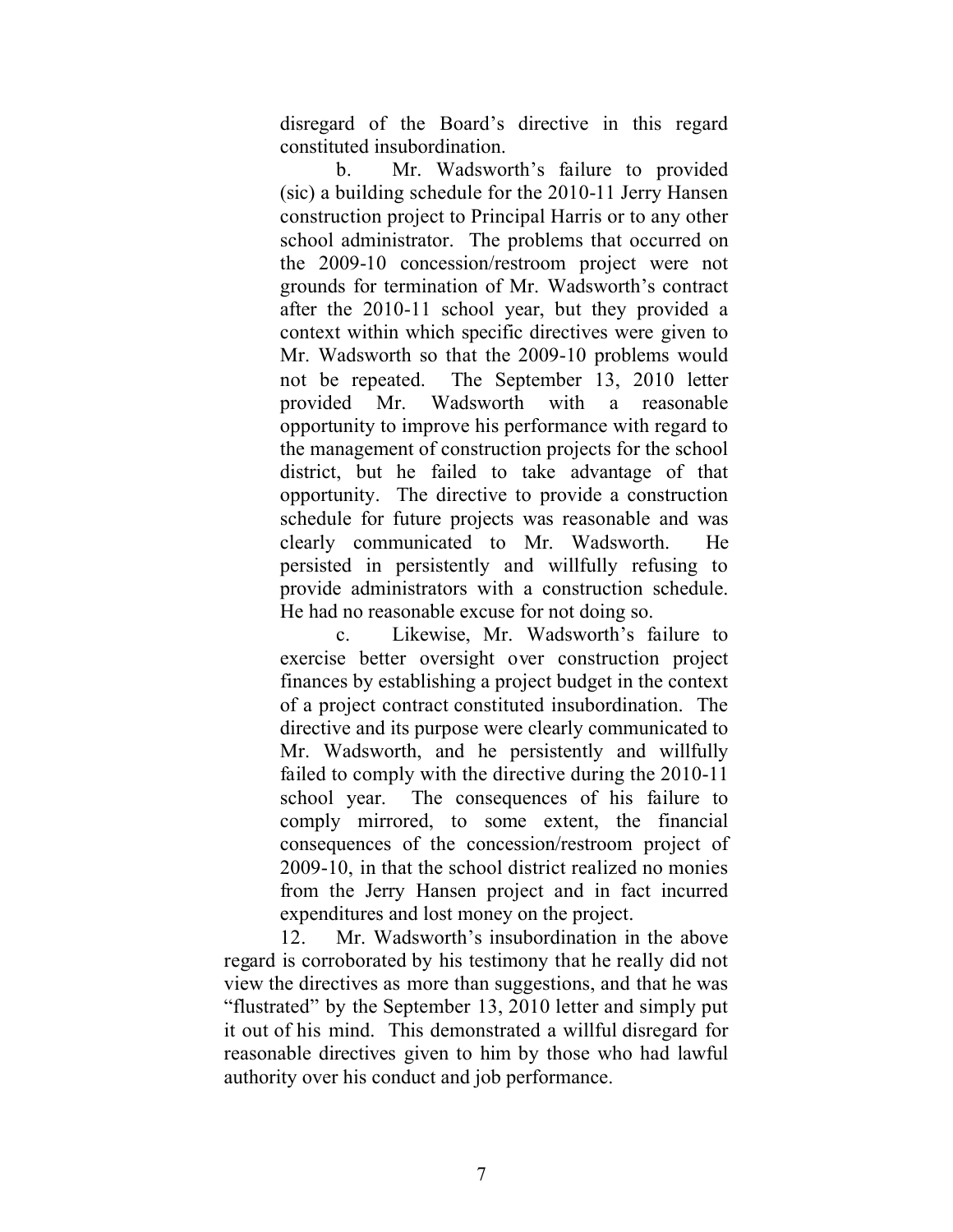13. The three circumstances of insubordination outlined above constitute good cause for termination of the teaching contract of Darryl Wadsworth, and the superintendant has met his burden of proving by a preponderance of the evidence that his recommendation for termination is proper under W.S.  $\S$  21-7-110(a).

[¶13] On August 26, 2011, Wadsworth filed his objections to the hearing officer's recommended decision, contending that the findings of insubordination were unsupported by the evidence. On August 30, 2011, the Board met in executive session to allow Wadsworth to voir dire the Board, to hear argument from Wadsworth and the District on the hearing officer's recommended decision, and to deliberate on the recommended decision. During the voir dire, it was revealed that not all Board members had reviewed the entire evidentiary record. Two Board members had listened to all of the testimony given at the hearing, either in person or on tape, while the other Board members participating in the deliberations and decision had listened to only parts of the testimony. Counsel for Wadsworth objected to the Board voting on the hearing officer's recommended decision before having reviewed the entire evidentiary record:

> And I would indicate for purposes of the record, that, Mr. Copenhaver [Board Counsel], that one of our primary arguments is that the hearing officer made findings that are not supported by the evidence, and, therefore, it's necessary, if you're going to evaluate that decision, to look at the evidence. And if you don't do so, that, in my view, would be arbitrary and capricious. And they can take whatever advice they want to, but I want to be very clear what our position is.

[¶14] At the conclusion of the hearing, the Board voted to accept the recommendation of the hearing officer and to authorize the Board chairman to sign a written decision consistent with the Board's determination. Thereafter, on September 6, 2011, the Board issued its written decision and order. The Board's decision memorialized its acceptance of the hearing officer's recommendation, but it also further concluded that the hearing officer's findings of fact supported termination of Wadsworth's teaching contract on the ground of poor work performance. The Board's decision provided:

> The Board accepts the Conclusions of Law as recommended by the independent hearing officer except as otherwise set forth below.

> The Board specifically accepts the conclusion and recommendation of the independent hearing officer that there was established satisfactory evidence of insubordination by Wadsworth to support a recommendation for the termination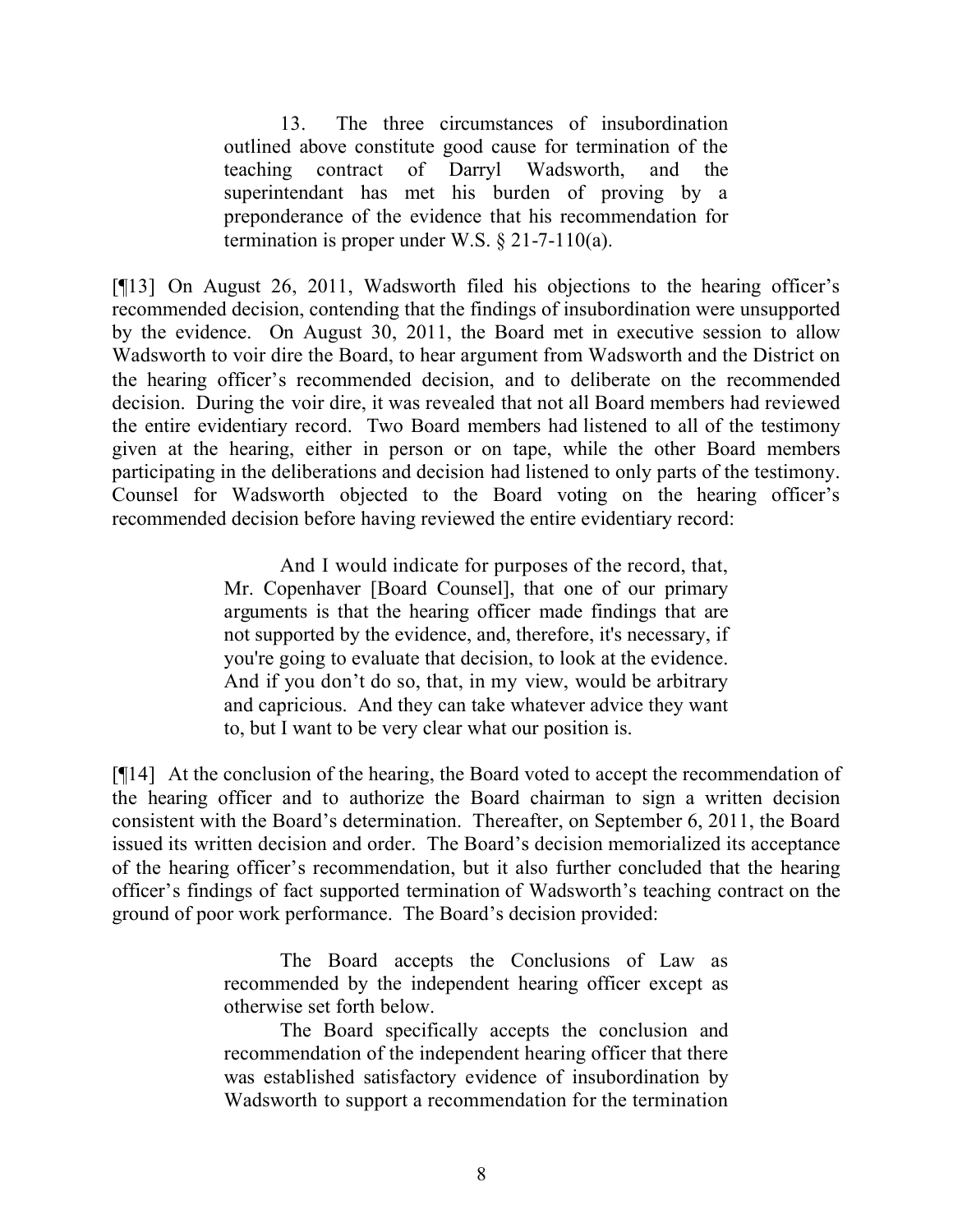of his contract as noted in the Conclusions of Law recommended by the independent hearing officer.

The Board accepts the conclusion of the independent hearing officer that there was not sufficient evidence of incompetence to support a recommendation for the termination of Wadsworth's contract.

The hearing officer seems to have combined the separate legal bases for termination of unsatisfactory performance with incompetence. Unsatisfactory performance is a distinct, independent and separate legal basis for a recommendation of termination for incompetence. The Legislature added unsatisfactory performance as a reason for termination subsequent to having set forth incompetence as a statutory basis for termination and clearly intended for it to be a separate and distinct basis [from] incompetence. The Findings of Fact as made by the independent hearing officer which have been accepted by the Board of Trustees support a conclusion that Wadsworth's performance was unsatisfactory and constitutes a legal basis for the termination of his contract.

[¶15] Wadsworth filed a petition for review in district court, asserting as error the Board's consideration of the termination recommendation before the termination notice was issued to Wadsworth, the Board's meeting in executive session with counsel for the District before the termination notice was issued to Wadsworth, and the Board's failure to review the entire evidentiary record before making a decision to accept the hearing officer's recommended decision. The district court affirmed the Board's decision.

[¶16] Wadsworth timely filed his notice of appeal. On appeal to this Court, Wadsworth has limited his allegations of error to the Board's failure to review the entire evidentiary record before making its decision to accept the hearing officer's recommended decision.

# **STANDARD OF REVIEW**

[¶17] In an appeal from a district court's appellate review of an administrative decision, we review the case as if it came directly from the administrative body, affording no special deference to the district court's decision. *Stallman v. State ex rel. Wyo. Workers' Safety & Comp. Div.*, 2013 WY 28, ¶ 27, 297 P.3d 82, 89 (Wyo. 2013); *DeLoge v. State ex rel. Wyo. Workers' Safety & Comp. Div.*, 2011 WY 154, ¶ 5, 264 P.3d 28, 30 (Wyo. 2011). Our review of administrative decisions is in accordance with the Wyoming Administrative Procedure Act, which provides:

(c) To the extent necessary to make a decision and when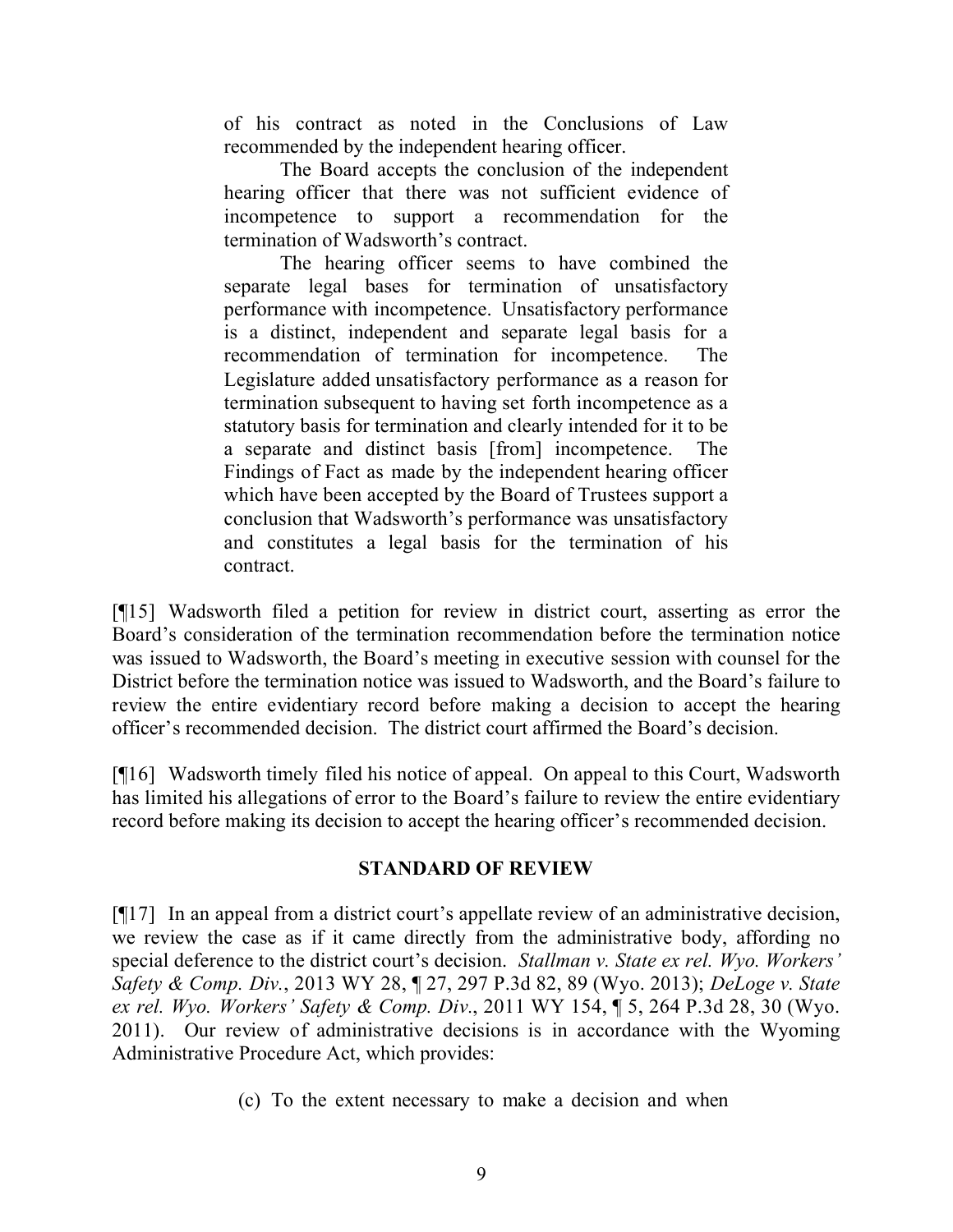presented, the reviewing court shall decide all relevant questions of law, interpret constitutional and statutory provisions, and determine the meaning or applicability of the terms of an agency action. In making the following determinations, the court shall review the whole record or those parts of it cited by a party and due account shall be taken of the rule of prejudicial error. The reviewing court shall:

(i) Compel agency action unlawfully withheld or unreasonably delayed; and

(ii) Hold unlawful and set aside agency action, findings and conclusions found to be:

(A) Arbitrary, capricious, an abuse of discretion or otherwise not in accordance with law;

(B) Contrary to constitutional right, power, privilege or immunity;

(C) In excess of statutory jurisdiction, authority or limitations or lacking statutory right;

(D) Without observance of procedure required by law; or

(E) Unsupported by substantial evidence in a case reviewed on the record of an agency hearing provided by statute.

Wyo. Stat. Ann. § 16-3-114(c)(ii) (LexisNexis 2013).

[¶18] Under this statute, we review an agency's findings of fact by applying the substantial evidence standard. *Jacobs v. State ex rel. Wyo. Workers' Safety & Comp. Div.*, 2013 WY 62, ¶ 8, 301 P.3d 137, 141 (Wyo. 2013); *Dale v. S & S Builders, LLC*, 2008 WY 84, ¶ 22, 188 P.3d 554, 561 (Wyo. 2008). Substantial evidence means relevant evidence that a reasonable mind might accept as adequate to support a conclusion. *Jacobs*, ¶ 8, 301 P.3d at 141; *Bush v. State ex rel. Workers' Comp. Div.*, 2005 WY 120, ¶ 5, 120 P.3d 176, 179 (Wyo. 2005). "'Findings of fact are supported by substantial evidence if, from the evidence preserved in the record, we can discern a rational premise for those findings.'" *Kenyon v. State ex rel. Wyo. Workers' Safety & Comp. Div*., 2011 WY 14, ¶ 11, 247 P.3d 845, 849 (Wyo. 2011) (quoting *Bush*, ¶ 5, 120 P.3d at 179).

[¶19] The arbitrary and capricious standard of review is used as a "safety net" to catch agency action that prejudices a party's substantial rights or is contrary to the other review standards, but is not easily categorized to a particular standard. *Jacobs*, ¶ 9, 301 P.3d at 141. "The arbitrary and capricious standard applies if the agency failed to admit testimony or other evidence that was clearly admissible, or failed to provide appropriate findings of fact or conclusions of law." *Id.* "'We review an agency's conclusions of law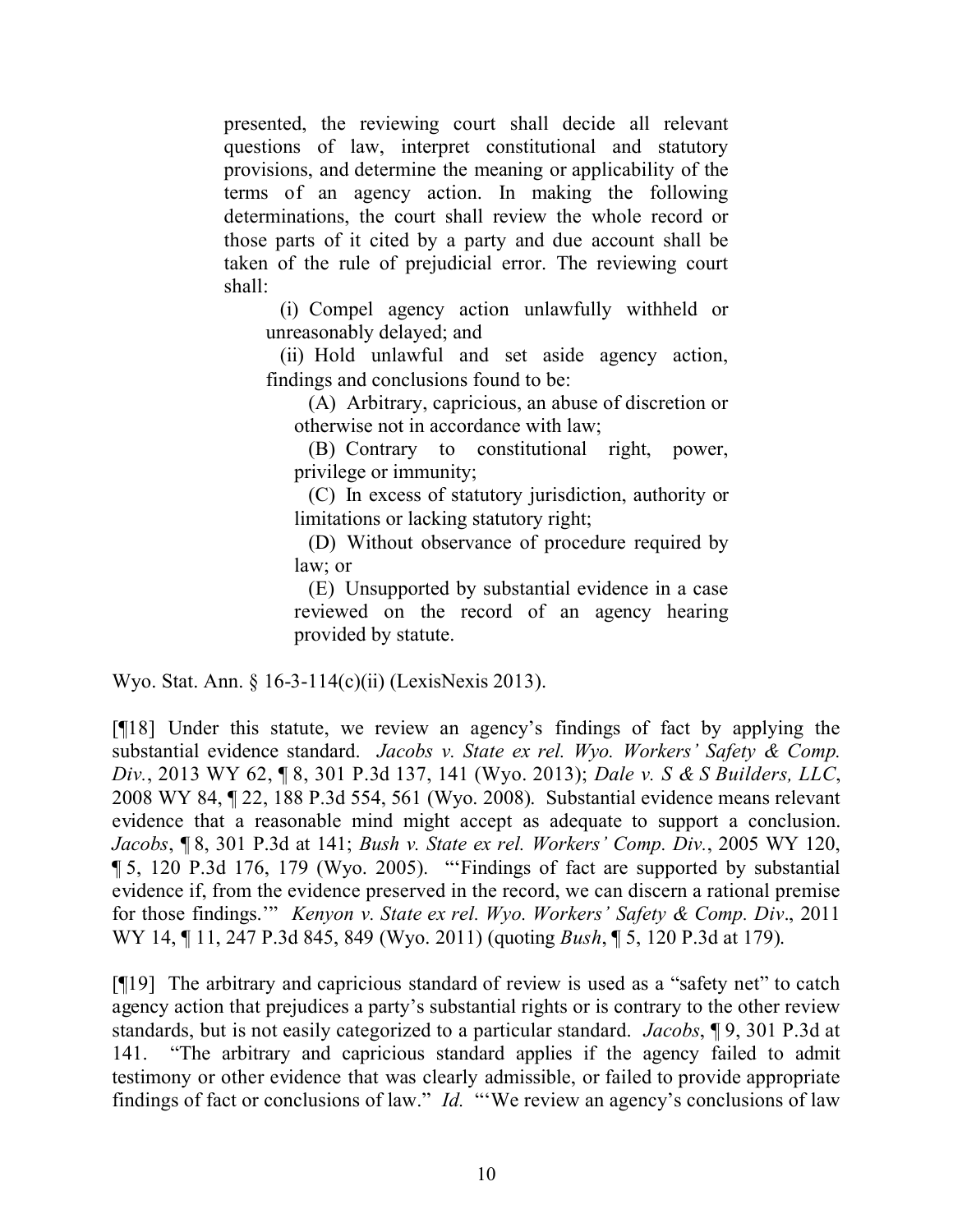*de novo,* and will affirm only if the agency's conclusions are in accordance with the law.'" *Kenyon*, ¶ 13, 247 P.3d at 849 (quoting *Moss v. State ex rel. Wyo. Workers' Safety & Comp. Div.*, 2010 WY 66, ¶ 11, 232 P.3d 1, 4 (Wyo. 2010)).

### **DISCUSSION**

[¶20] Wadsworth contends that the Board's failure to independently review the entire evidentiary record before entering its decision terminating his teaching contract violated the Wyoming APA and violated his due process rights. We address each argument in turn.

### **A. Wyoming APA**

[¶21] In dismissing Wadsworth, the Board exercised its statutory authority pursuant to Wyo. Stat. Ann. § 21-7-110, which, when Wadsworth received his April 2011 termination notice, provided in relevant part:

> (a) The board may suspend or dismiss any teacher or terminate any continuing contract teacher for incompetency, neglect of duty, immorality, insubordination, unsatisfactory performance or any other good or just cause.

> . . . . (c) Any continuing contract teacher receiving notice of a recommendation of termination under W.S. 21-7-106(a) or against whom dismissal or suspension proceedings are instituted *is entitled to a hearing before an independent hearing officer on the recommendation or the reasons for dismissal or suspension*, upon submission of a written request to the superintendent. …

> (d) … The hearing shall be conducted in accordance with the Wyoming Administrative Procedure Act and the hearing officer may accordingly receive or reject evidence and testimony, administer oaths and if necessary, subpoena witnesses. All school district records pertaining to the teacher shall be made available to the hearing officer.

> . . . . (g) *The board shall review the findings of fact and recommendation submitted by the hearing officer and within twenty (20) days after receipt, issue a written order to either terminate, suspend or dismiss the teacher, or to retain the teacher. If the board terminates, suspends or dismisses the teacher's employment over a recommendation by the hearing officer for retention, the written order of the board*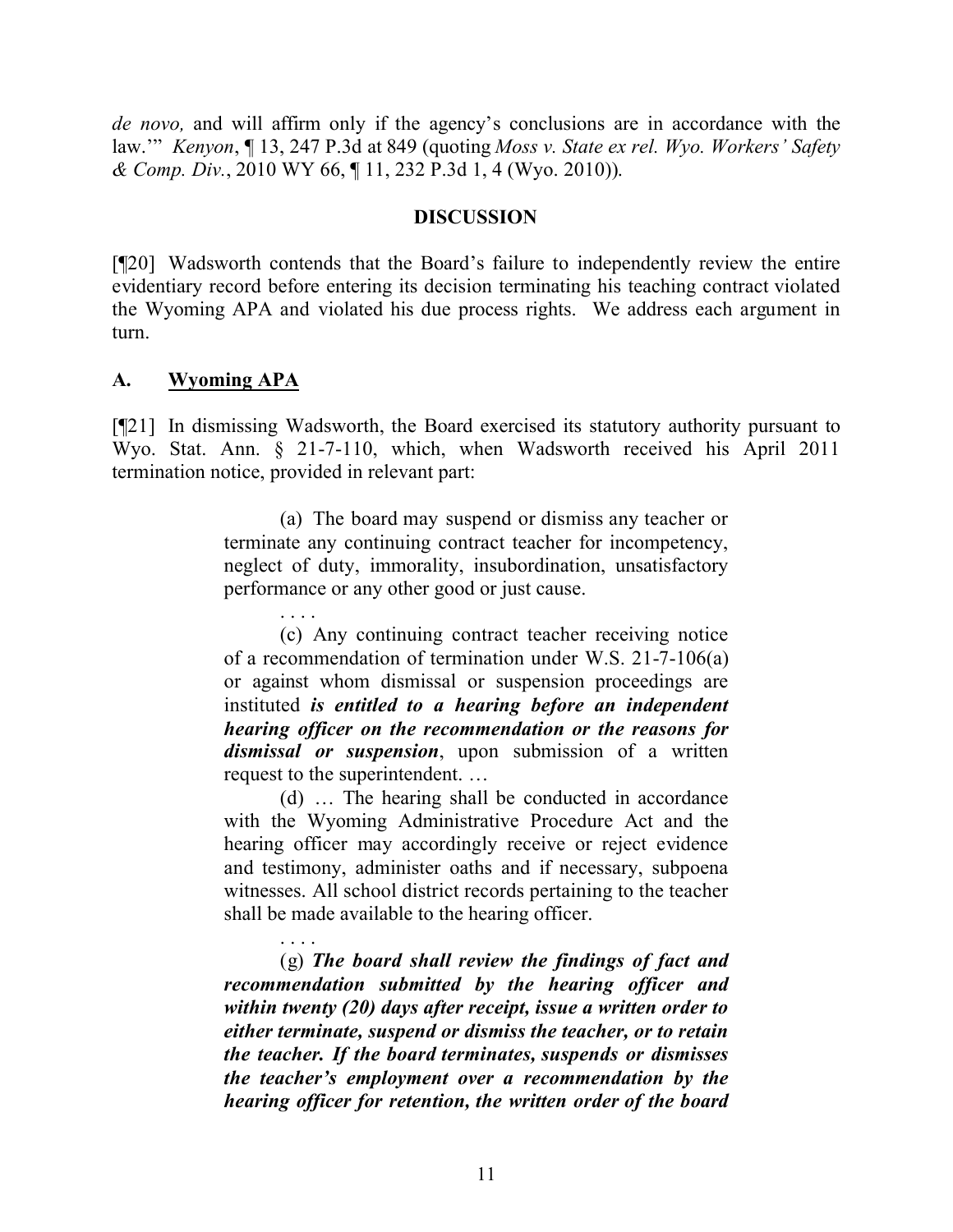## *shall include a conclusion together with reasons supported by the record.*

Wyo. Stat. Ann. § 21-7-110 (LexisNexis 2011) (emphasis added).<sup>4</sup>

[¶22] Wadsworth acknowledges the statutory role of a hearing examiner in teacher contract termination proceedings, but he contends that the Wyoming APA imposes a separate duty on the Board to itself independently review the entire evidentiary record before acting on a hearing examiner's recommended decision. Specifically, Wadsworth cites to the following language in the Wyoming APA:

> *The agency shall consider the whole record* or any portion stipulated by the parties. In the event a recommended decision is rendered all parties shall be afforded a reasonable opportunity to file exceptions thereto which shall be deemed a part of the record. All parties as a matter of right shall be permitted to file a brief with the agency and oral argument shall be allowed in the discretion of the agency.

Wyo. Stat. Ann. § 16-3-109 (LexisNexis 2013) (emphasis added).

[¶23] Wadsworth's argument requires that we determine the meaning of sections 21-7- 110 and 16-3-109 and how the two statutes operate together. In accordance with our rules of statutory interpretation, our primary goal must be to determine the legislature's intent. *Rock v. Lankford*, 2013 WY 61, ¶ 19, 301 P.3d 1075, 1080 (Wyo. 2013); *Redco Constr. v. Profile Props., LLC*, 2012 WY 24, ¶ 26, 271 P.3d 408, 415 (Wyo. 2012). When reviewing statutes relating to the same subject or having the same general purpose, we must consider the statutes together and strive to construe them in harmony, *Rock*, ¶ 19, 301 P.3d at 1080, and we recognize that specific statutes control over general statutes dealing with the same subject. *Rock*, ¶ 37, 301 P.3d at 1085; *Gronberg v. Teton County Hous. Auth.*, 2011 WY 13, ¶ 45, 247 P.3d 35, 45 (Wyo. 2011); *Qwest Corp. v. PSC of Wyo.*, 2007 WY 97, ¶ 32, 161 P.3d 495, 503 (Wyo. 2007).

[¶24] Applying these rules of interpretation, we are unable to accept Wadsworth's argument that a school board is statutorily required to independently review the entire evidentiary record received by the hearing officer. Instead, we conclude that sections 21- 7-110 and 16-3-109 read together require only that a school board review a hearing officer's findings of fact and conclusions of law, and any objections or exceptions thereto, before accepting a recommended decision.

<sup>&</sup>lt;sup>4</sup> As noted earlier in this opinion, Wyo. Stat. Ann. § 21-7-110 was amended, effective July 1, 2012, with changes that included who would serve as the independent hearing officer and who would be responsible for the hearing officer's compensation. *See* Wyo. Stat. Ann. § 21-7-110 (LexisNexis 2013).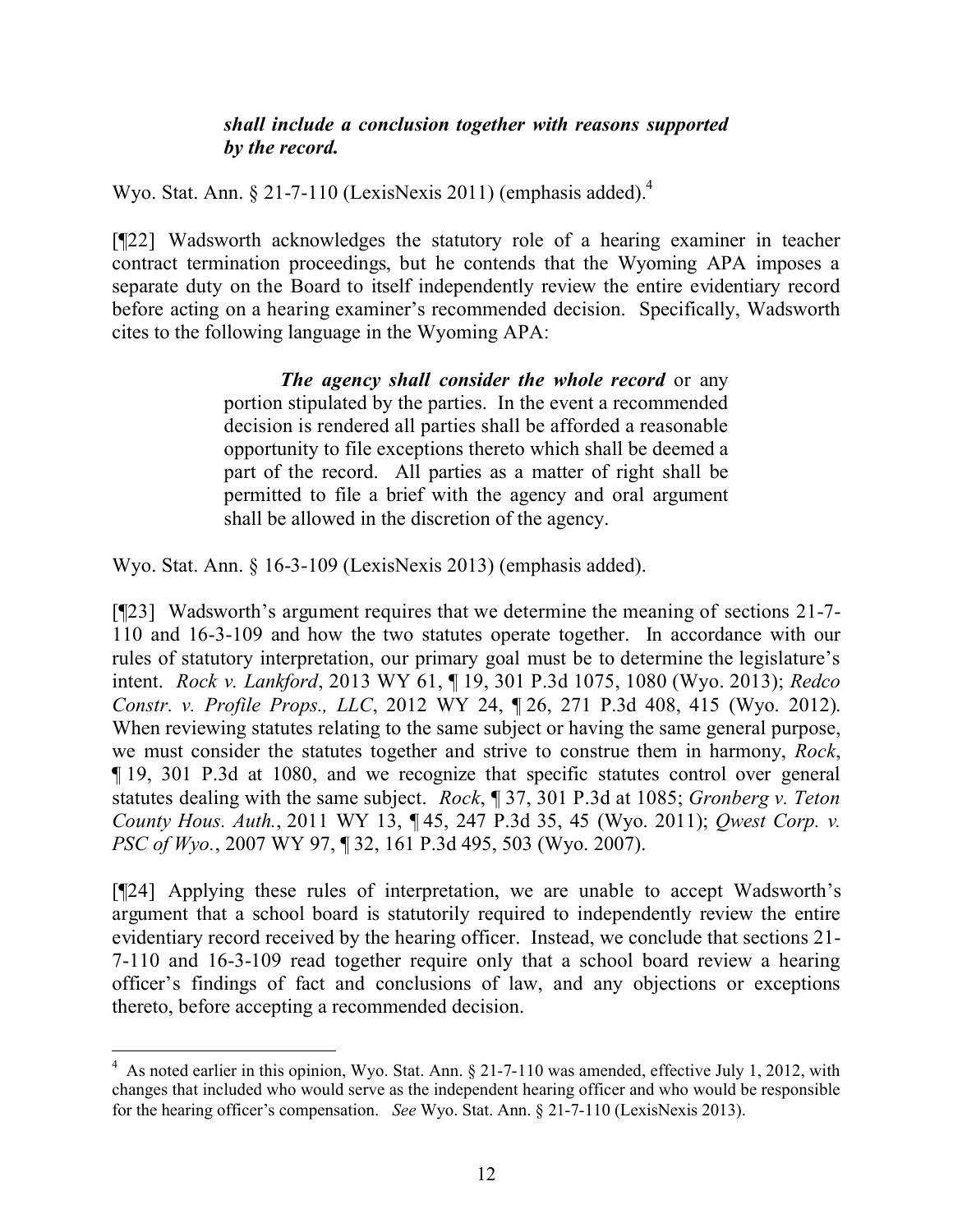[¶25] We begin by considering the language of section 21-7-110, the provision that applies specifically to contested cases before a school board. By its plain terms, section 21-7-110 requires a school board to "review the findings of fact and recommendation submitted by the hearing officer and within twenty (20) days after receipt, issue a written order." Wyo. Stat. Ann. § 21-7-110(g) (LexisNexis 2013). It is only "if the board terminates, suspends or dismisses the teacher's employment over a recommendation by the hearing officer for retention," that a school board is required to go beyond the hearing officer's findings and recommendation and articulate its decision "with reasons supported by the record." *Id*. There is otherwise no language in the statute requiring a board to independently review the entire evidentiary record received by the hearing officer.

[¶26] We next consider then whether the Wyoming APA's more general requirement that an agency consider the whole record in deciding a contested case mandates the separate and independent evidentiary review urged by Wadsworth. We find that it does not. Although section 16-3-109 does require that an agency consider the whole record, it does not require by its plain terms that the record review be performed by the ultimate decision maker. Moreover, the APA's mandated consideration of the whole record is not inconsistent with the Board's specific statutory authorization to rule based on a hearing officer's findings of fact and recommendation. Section 21-7-110 specifies that a hearing officer presiding over a contested case in a teaching contract dispute will conduct the hearing in accordance with the Wyoming APA and will receive evidence from both the teacher and the superintendant. *See* Wyo. Stat. Ann. § 21-7-110(d)-(f). In other words, the hearing officer's recommended decision is statutorily required to be based on the whole record. Thus, when a school board adopts a hearing officer's recommended decision, it is in fact issuing an order based on consideration of the whole record.

[¶27] This reading of the Wyoming APA is consistent with the Act's purpose. We have observed:

> A basic purpose of the [Wyoming Administrative Procedure Act] is to assure that the controverted issues underlying such a proceeding ... will be fully developed and supported on the record by material and substantial evidence and upon which the agency, as the finder of fact, must adjudicate the matter. The objective, of course, is to avoid agency action upon an assumption of facts undisclosed by such evidence. Without reasonable adherence to that objective the contemplated safeguards of a direct and convenient court review, even though somewhat limited, would be frustrated.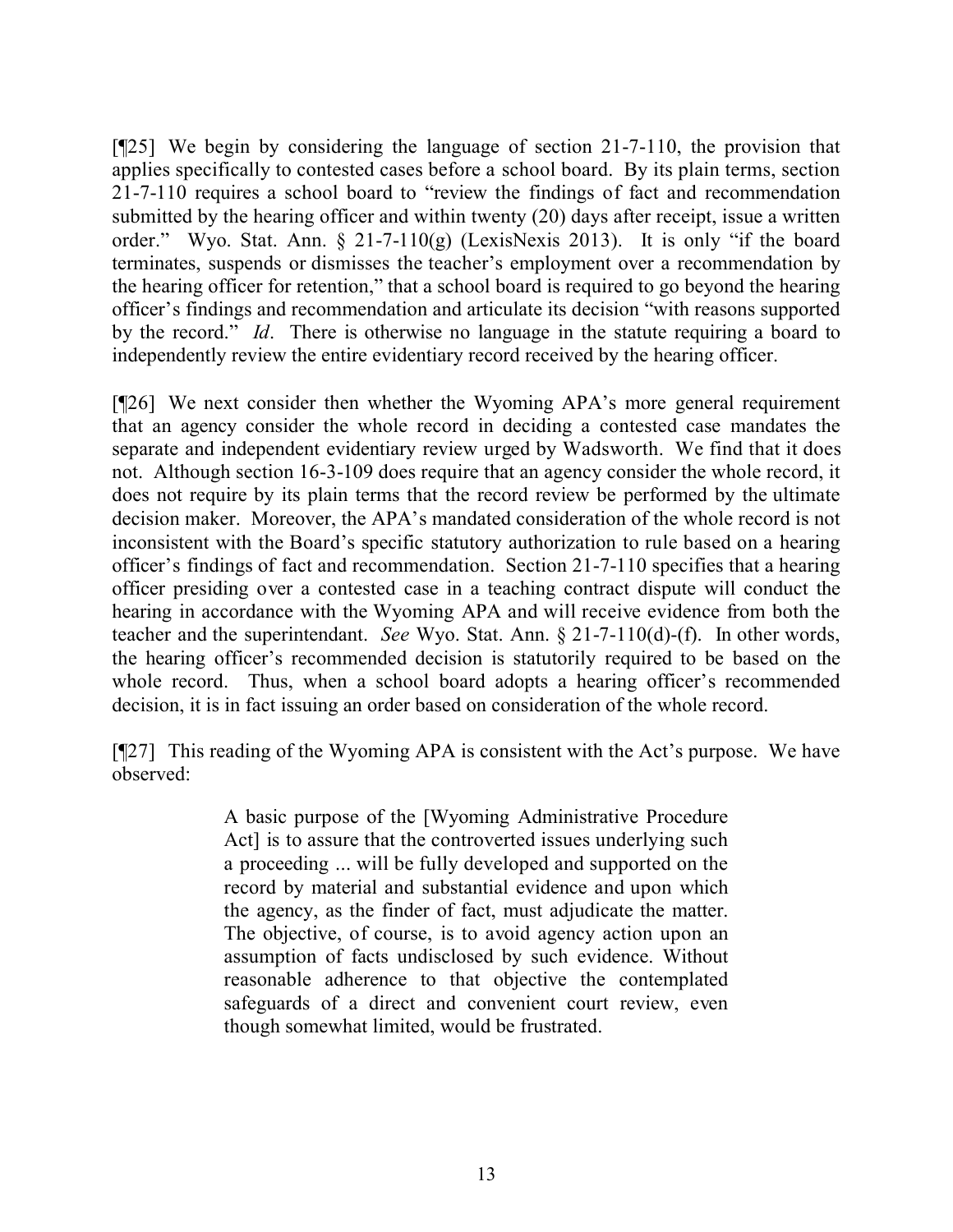*State ex rel. Wyo. Workers' Safety & Comp. Div. v. Carson*, 2011 WY 61, ¶ 14, 252 P.3d 929, 933 (Wyo. 2011) (quoting *Board of County Comm'rs v. Teton County Youth Servs.*, 652 P.2d 400, 413-14 (Wyo. 1982)).

[¶28] When a school board enters a decision on a teacher contract dispute based on a hearing officer's consideration of the whole record, the above-identified objectives are met. The findings and conclusions adopted by the board can be reviewed against the record to ensure they are supported by substantial evidence and to ensure that all material evidence was addressed by the decision. *See Jacobs*, ¶ 8, 301 P.3d at 141 (substantial evidence standard applies to agency findings of fact); *Decker v. State ex rel. Wyo. Med. Comm'n*, 2005 WY 160, 127, 124 P.3d 686, 695 (Wyo. 2005) (agency decision must include findings showing agency carefully weighed all material evidence offered by parties). Judicial review thus provides a safeguard to ensure that a school board's decision is based on consideration of the whole record, whether consideration of the record is completed by the school board itself or by a hearing officer appointed to perform the task.

[¶29] Notably, Wadsworth does not challenge the Board's decision on the ground that it is unsupported by substantial evidence. Nor does Wadsworth identify evidence that the Board's decision failed to address. Instead, Wadsworth argues for different inferences and conclusions to be drawn from the evidence. For example, Wadsworth argues that he "testified at the hearing that he did not view the items in the memo as a 'directive,' but rather as suggestions," and if he "did not view the items in the memo as directives, he obviously did not have the requisite state of mind to willfully defy or refuse to obey them." With respect to this particular testimony, the findings and conclusions accepted by the Board included the following:

> [Finding of Fact No. 25] The parties take differing views of the significance of the September 13, 2010 letter. Superintendant Abrams testified that the letter provided Mr. Wadsworth with "a clear direction," that Mr. Wadsworth was expected to do the things outlined in the letter, and that Mr. Wadsworth's failure to comply with the letter's directives is the basis for the superintendant's recommendation that Mr. Wadsworth's teaching contract be terminated. On the other hand, Mr. Wadsworth testified that he thought the letter was "a suggestion of things that had to be worked on. These were things that were recommended." He did not see the September 13, 2010 letter as a "pressing issue," or "as a contract or directive on things that had to happen this school year." "It was never clear to me that these things had to happen," Mr. Wadsworth testified.

> > . . . .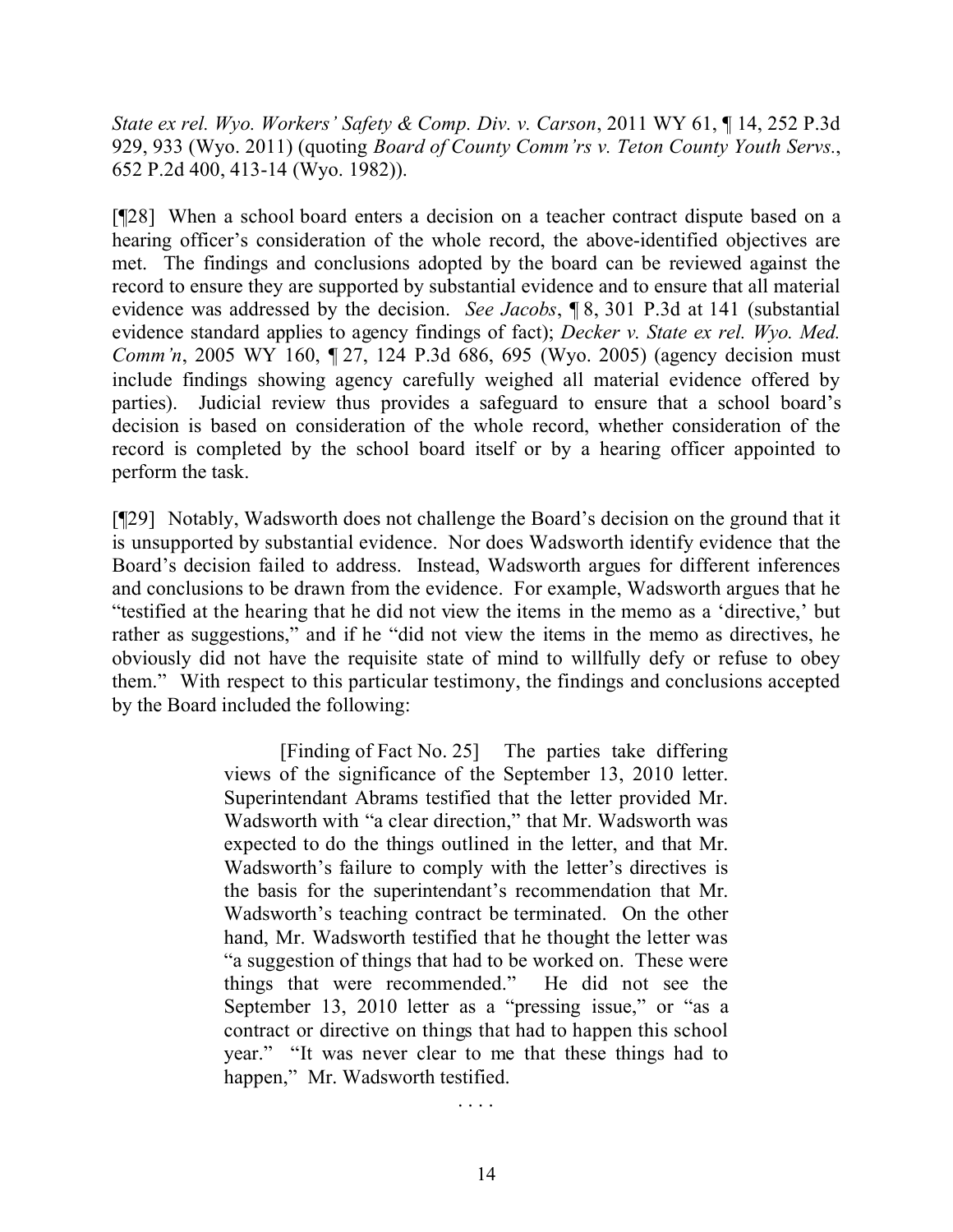[Conclusion of Law No. 12] Mr. Wadsworth's insubordination in the above regard is corroborated by his testimony that he really did not view the directives as more than suggestions, and that he was "flustrated" by the September 13, 2010 letter and simply put it out of his mind. This demonstrated a willful disregard for reasonable directives given to him by those who had lawful authority over his conduct and job performance.

[¶30] The hearing officer, and the Board, through its adoption of the hearing officer's findings and conclusions, did consider Wadsworth's testimony, and, both the hearing officer and the Board rejected the inference Wadsworth argued should be drawn from his testimony. Wadsworth's argument on appeal thus does not identify a failure of the Board to consider the whole record. The argument is instead an invitation to this Court to substitute its judgment for that of the Board, something we have consistently declined to do. *See Workers' Comp. Claim v. State ex rel. Wyo. Med. Comm'n & Wyo. Workers' Safety & Comp. Div.*, 2011 WY 49, ¶ 16, 250 P.3d 1082, 1086 (Wyo. 2011) (quoting *Newman v. State ex rel. Wyo. Workers' Safety & Comp. Div.*, 2002 WY 91, ¶ 12, 49 P.3d 163, 168 (Wyo. 2002)) ("If the agency's decision is supported by substantial evidence, we cannot properly substitute our judgment for that of the agency and must uphold the findings on appeal.").

[¶31] Any decision entered by a school board in a contested case must, as required by section 109 of the Wyoming APA, reflect that it is based on consideration of the entire record. Section 109 does not, however, impose a requirement that a school board personally and independently review the evidentiary record received by a hearing officer. We thus find no violation of the Wyoming APA in the Board's acceptance of the hearing officer's recommended decision without first independently reviewing the entire evidentiary record.

# **B. Due Process**

[¶32] Wadsworth next contends that the Board violated his due process rights when it accepted the hearing officer's recommended decision without independently and personally reviewing the evidentiary record received by the hearing officer. We find no due process violation in the Board's action.

[¶33] This Court has observed the following with respect to due process protections:

Due process is a flexible concept which calls for such procedural protections as the time, place, and circumstances demand. *Cleveland Bd. of Education v. Loudermill*, 470 U.S. 532, 542–43, 105 S.Ct. 1487, 84 L.Ed.2d 494 (1985); *Wilson*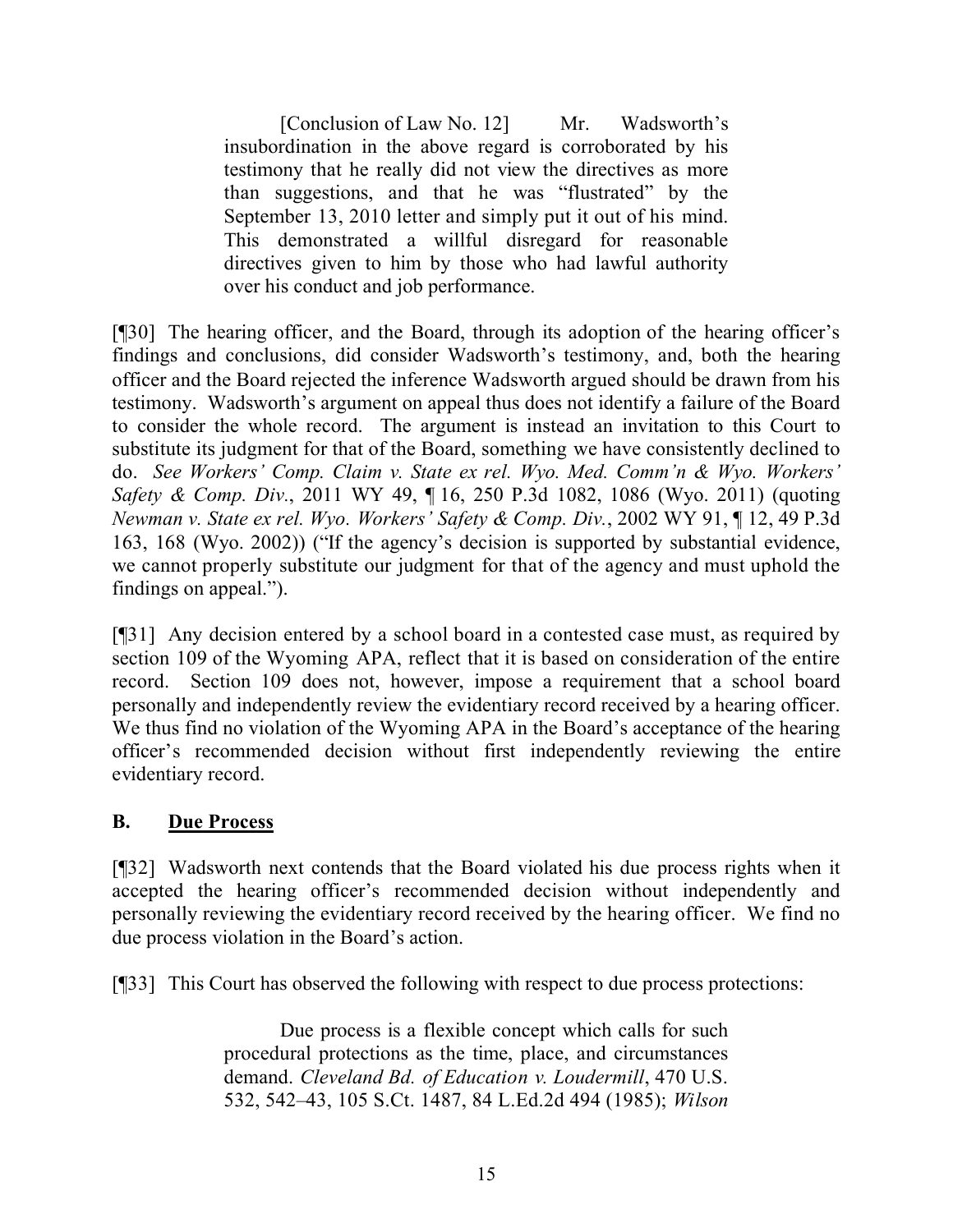*v. Board of Indiana Employment Sec. Div.*, 270 Ind. 302, 309, 385 N.E.2d 438, 444 (1979), *cert. denied*, 444 U.S. 874, 100 S.Ct. 155, 62 L.Ed.2d 101 (1979). In order to determine the specific dictates of due process in a given situation, it is necessary to balance three distinct factors: (1) the private interest that will be affected by the official action; (2) the risk of an erroneous deprivation of such interest through the procedures used, along with the probable value, if any, of additional or substitute procedural safeguards; and (3) the government's interest, including the function involved and the fiscal and administrative burdens that the additional or substitute procedural requirements would entail. *Mathews v. Eldridge*, 424 U.S. 319, 335, 96 S.Ct. 893, 903, 47 L.Ed.2d 18 (1976).

*State v. Robbins*, 2011 WY 23, ¶ 13, 246 P.3d 864, 866 (Wyo. 2011).

[¶34] Wadsworth argues that in the context of a contested case hearing on his contract termination, due process demands that the school board either read or listen to the entire evidentiary record received by the hearing officer. In support of this argument, Wadsworth cites the United States Supreme Court decision in *Morgan v. United States*, 298 U.S. 468, 56 S.Ct. 906, 80 L.Ed. 1288 (1936) and this Court's decision in *Wyoming State Dep't of Educ. v. Barber*, 649 P.2d 681 (Wyo. 1982). Neither decision mandates the independent record review urged by Wadsworth.

[¶35] In *Morgan*, the Supreme Court announced the following due process requirements for administrative decision making:

> For the weight ascribed by the law to the findings—their conclusiveness when made within the sphere of the authority conferred—rests upon the assumption that the officer who makes the findings has addressed himself to the evidence, and upon that evidence has conscientiously reached the conclusions which he deems it to justify. That duty cannot be performed by one who has not considered evidence or argument. It is not an impersonal obligation. It is a duty akin to that of a judge. The one who decides must hear.

> This necessary rule does not preclude practicable administrative procedure in obtaining the aid of assistants in the department. Assistants may prosecute inquiries. Evidence may be taken by an examiner. Evidence thus taken may be sifted and analyzed by competent subordinates. Argument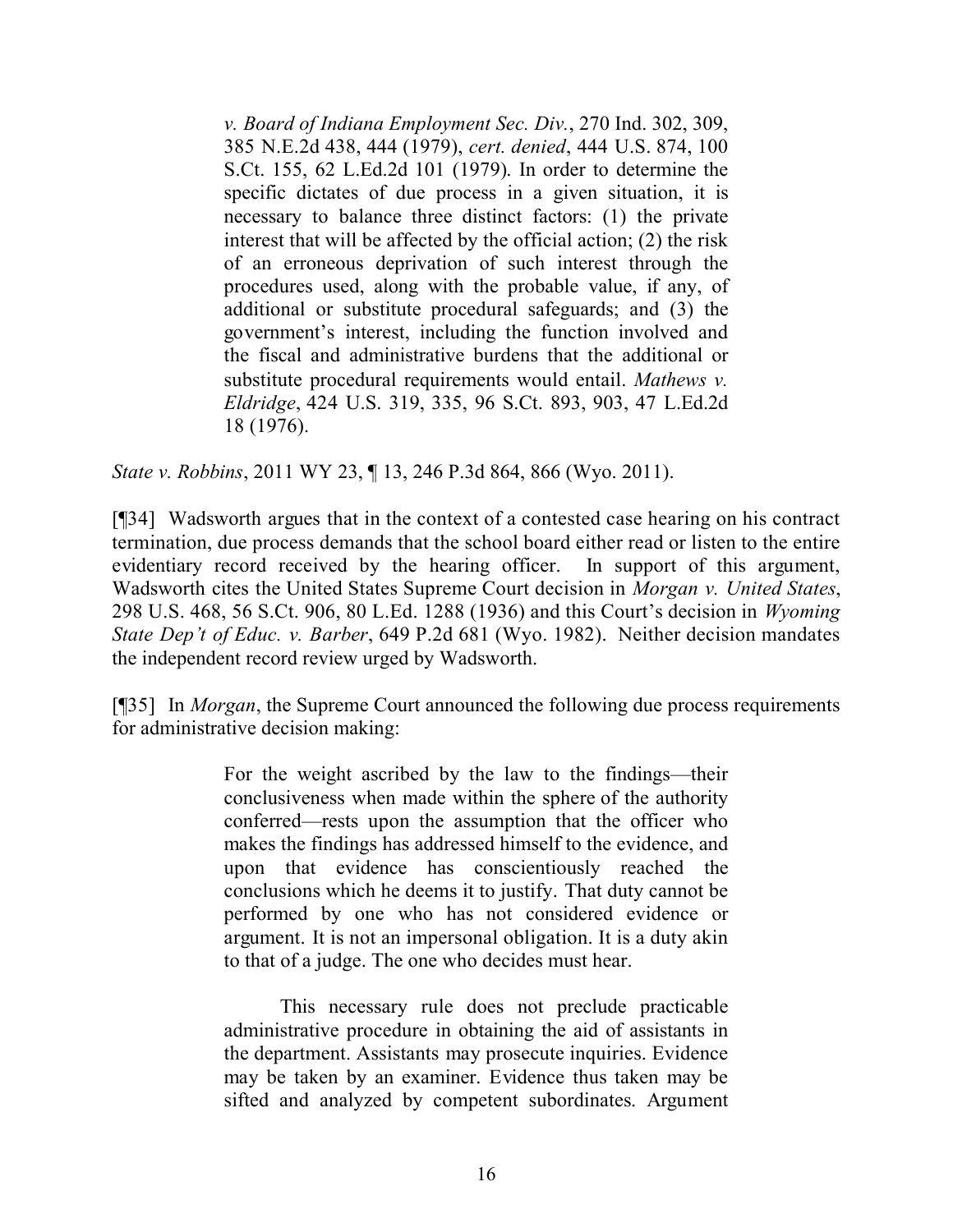may be oral or written. The requirements are not technical. But there must be a hearing in a substantial sense And to give the substance of a hearing, which is for the purpose of making determinations upon evidence, the officer who makes the determinations must consider and appraise the evidence which justifies them. That duty undoubtedly may be an onerous one, but the performance of it in a substantial manner is inseparable from the exercise of the important authority conferred.

*Morgan*, 298 U.S. at 481-82, 56 S.Ct. at 912.

[¶36] Courts and other authorities have widely rejected the interpretation of *Morgan* asserted by Wadsworth. For example, the Second Circuit Court of Appeals has held that due process does not require an "administrative decision-maker in an appeal from a hearing officer recommendation to read (or listen to) the entire transcript (or tape recording) of the hearing before issuing an administratively final decision." *Yaretsky v. Blum*, 629 F.2d 817, 822 (2d Cir. 1980), *reversed on other grounds* 457 U.S. 991, 102 S.Ct. 2777, 73 L.Ed.2d 534 (1982). In so ruling, the Second Circuit stated:

> Even the Morgan I case cannot be said to go as far as appellees would argue. As Professor Kenneth Culp Davis has written:

Since the only purpose of sifting and analyzing of evidence by subordinates is to save the time of the deciding officers, this necessarily means that deciding officers may "consider and appraise" the evidence by reading a summary or analysis prepared by subordinates. The Supreme Court thus did not require in the First Morgan case that deciding officers must read all the evidence or even that they must directly read any of it. The requirement has to do with personal understanding of the evidence, not with the mechanics by which the understanding is developed. In common practice, deciding officers develop their understanding of evidence not only through reports of subordinates but especially through summaries and explanations in briefs. . . .

2 Davis, Administrative Law s 11.03 at 44-45 (1958) (footnotes omitted).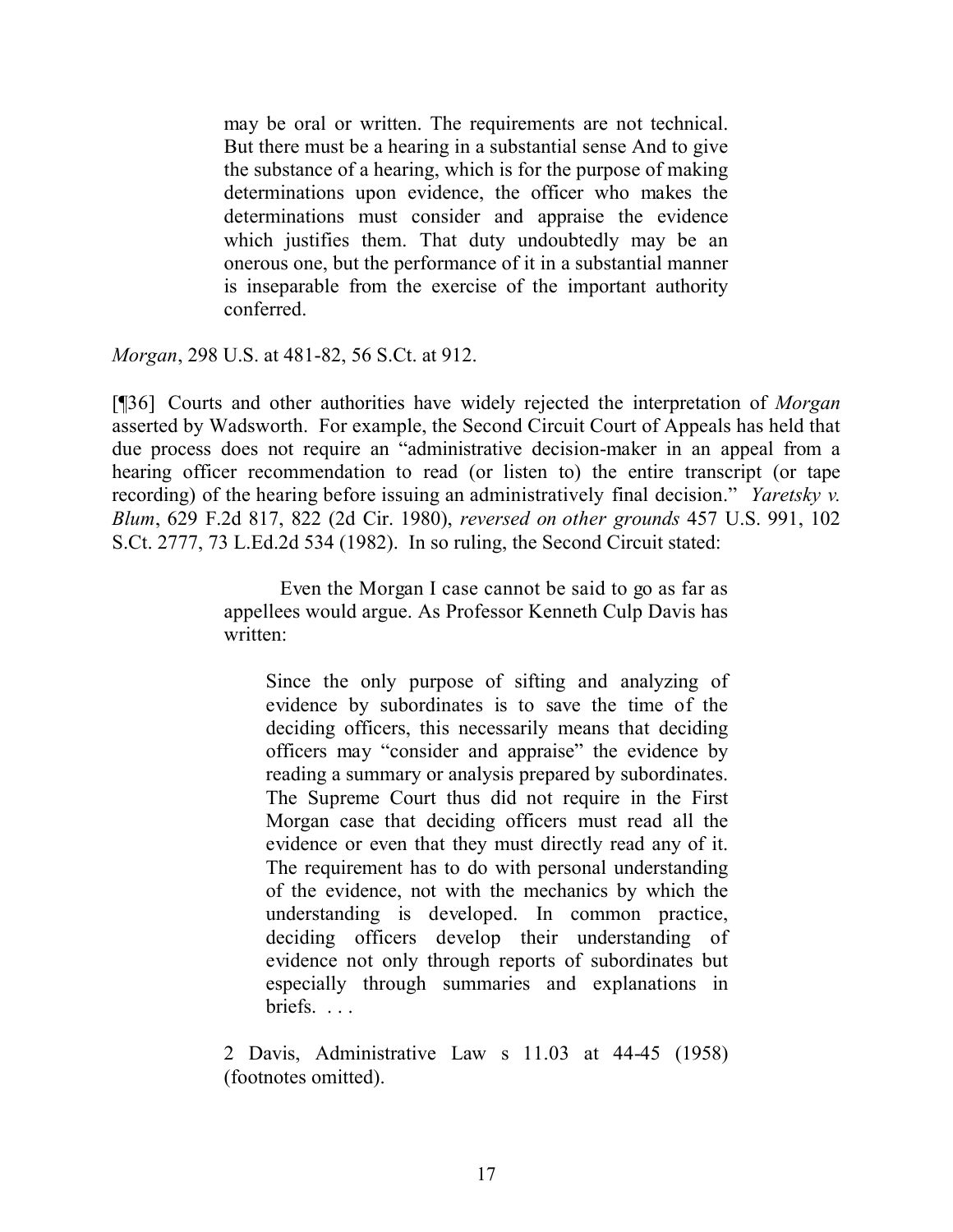*Yaretsky*, 629 F.2d at 823.

[¶37] Another court cited a similar scholarly treatise in rejecting an argument that all members of an administrative board must be present at the entire hearing during a contested case:

> There is no requirement that all members of the board be present at the entire hearing. As stated in Koch:

> Chief Justice Hughes in a classic case, *Morgan v. United States*, (*Morgan I*) [298 U.S. 468, 56 S.Ct. 906, 80 L.Ed. 1288 (1936)] pronounced that "the one who decides must hear." The statement pervades administrative law but it does not actually reflect the rule of *Morgan I* : "Instead, he used 'hear' in a nonaural sense, as meaning that the one who decides must give heed to the case and, directing his mind to it, must be the one who actually exercises the deciding function. The one who decides in form must be the one who decides in fact." According to the *Attorney General's Manual,* this interpretation was incorporated in the APA and hence the *Manual* said: "Nothing in the Act is intended to preclude agency heads from utilizing the services of agency employees as assistants for analysis and drafting [citing Morgan I]." Under this doctrine the agency head or appellate body need not even read the entire record.

1 C. Koch, *supra,* at § 6.78 (footnotes omitted).

*In re San Nicolas*, 1990 WL 291963, 1 N.M.I. 105, 111 (N.M.I. 1990).

[¶38] In addressing whether a foreign service officer had been discharged from his position in compliance with applicable regulations, the U.S. Supreme Court itself observed:

> We do not, of course, imply that the Regulations precluded the Secretary from discharging any individual without personally reading the 'complete file' and considering 'all the evidence.' No doubt the Secretary could delegate that duty. But nothing of the kind appears to have been done here.

*Service v. Dulles*, 354 U.S. 363, 387 n.40, 77 S.Ct. 1152, 1165, 1 L.Ed. 2d 1403 (1957); *see also Guerrero v. New Jersey*, 643 F.2d 148, 150 (3d Cir. 1981) (no due process violation where Board of Medical examiners revoked physician's license on basis of an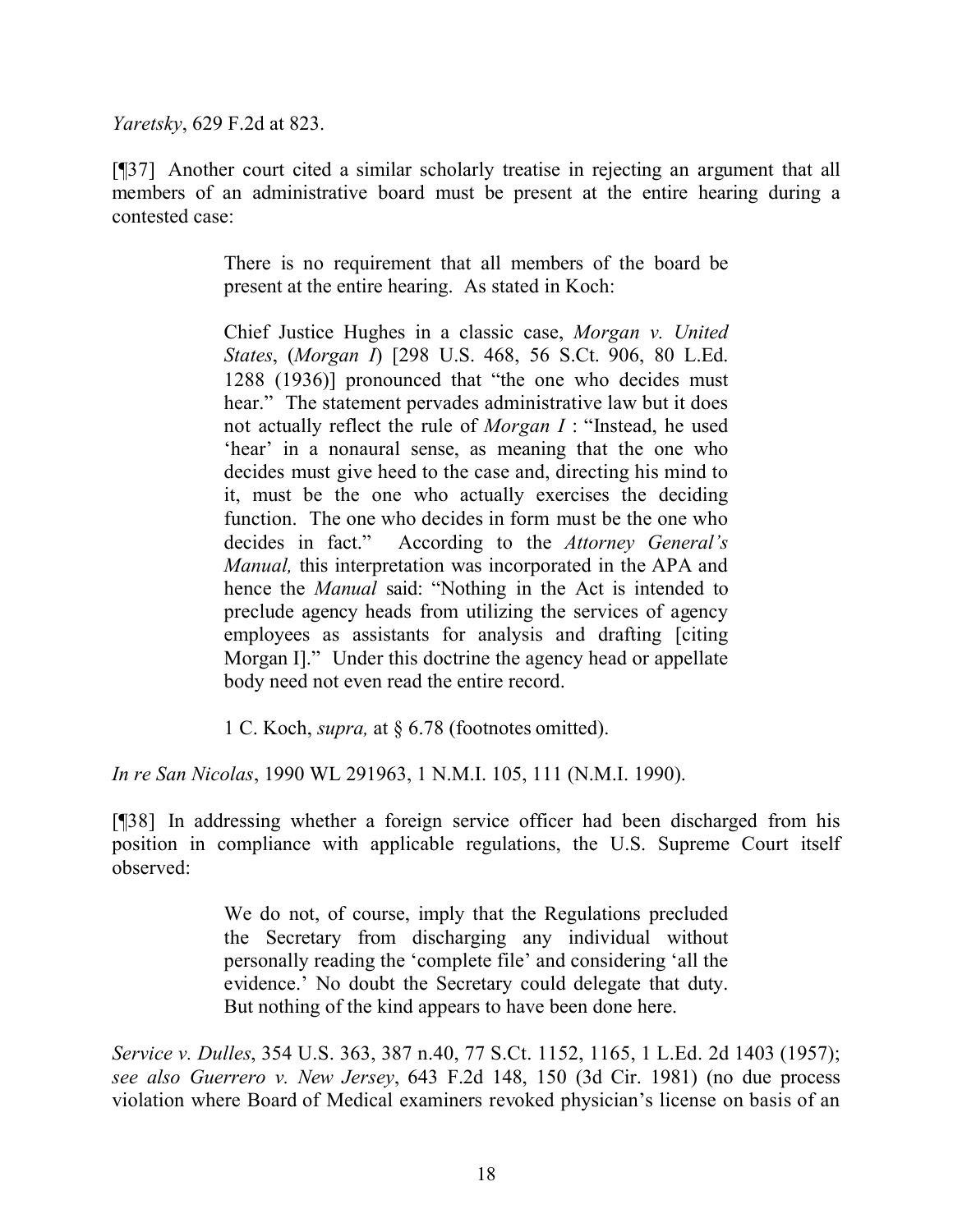ALJ's report containing findings of fact and conclusions of law, written exceptions to report, and oral argument); *Megill v. Board of Regents*, 541 F.2d 1073, 1080 (5th Cir. 1976) (no due process requirement that each administrative board member "individually inspect every line of the record as compiled by the Board and the hearing examiner"); *Bates v. Sponberg*, 547 F.2d 325, 332 (6th Cir. 1976) (no violation of due process when decision-making body voted on appeal from an administrative adjudication without reading the transcript, relying on summary report); *Estate of Varian v. Commissioner*, 396 F.2d 753, 755 (9th Cir. 1968) (requirement that "the one who decides must hear … means simply that the officer who makes the findings must have considered the evidence or argument"); *Sheikh v. Med. Bd. of California*, 2010 WL 2793551, \* 4 (E.D. Cal. 2010) (no due process requirement that deciding body personally read record before accepting ALJ's recommended decision to revoke physician's license); *Hawkins v. Board of Education*, 468 F.Supp. 201, 210 (D. Del. 1979) ("An administrator or Board may retain the decision-making authority and validly delegate to subordinates the responsibility of holding a hearing, analyzing the evidence, and making recommendations."); *City of Cedar Rapids v. Municipal Fire & Police Retirement Sys.*, 526 N.W.2d 284, 293 (Iowa 1995) (findings of fact and conclusions of law provided sufficient basis for full board to acquire "personal understanding" of evidence); *Crow v. Industrial Comm'n*, 140 P.2d 321, 322 (Utah 1943) (due process requirements met if decision maker has access to findings, conclusions, and oral or written report thereof).

[¶39] This Court has itself not interpreted *Morgan* as imposing a mandate as onerous as the evidentiary record review that Wadsworth advocates. In *Barber*, we rejected an argument that the ultimate administrative decision maker must be present during the evidentiary hearing, observing:

> It seems to be the appellee's position that adjudicatory action by an agency is, for some unexplained reason, violative of due process if the agency officials whose responsibility it is to make the ultimate decision are not present when the evidence is received. This contention was rejected long ago by the United States Supreme Court in *Morgan v. United States*, 298 U.S. 468, 56 S.Ct. 906, 80 L.Ed. 1288 (1936) (Morgan I). In that case, it was established that *deciding officers need not take evidence and all that is required is that they understand the evidence before rendering a decision*. See: 3 Davis, Administrative Law Treatise, § 17:2, p. 280-281, (2nd Ed. 1980). *The general rule is that due process is satisfied as long as the deciding officials understand and consider the evidence before rendering a decision. White v. Board of Education*, 54 Haw. 10, 501 P.2d 358 (1972); *Matter of University of Kansas Faculty*, 2 Kan.App.2d 416, 581 P.2d 817 (1978); *Application of Puget*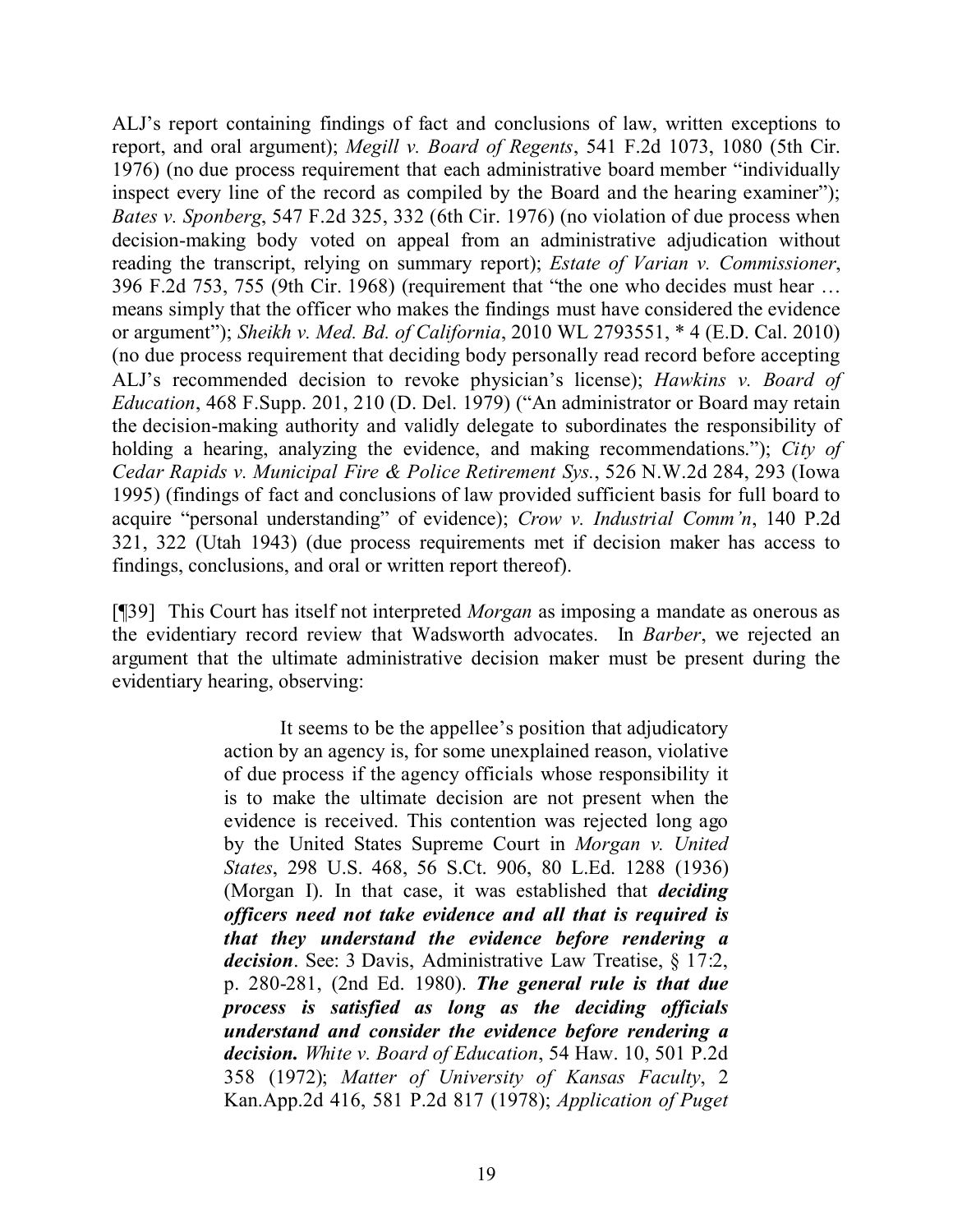*Sound Pilots Association*, 63 Wash.2d 142, 385 P.2d 711 (1963); *Pettiford v. South Carolina State Board of Education*, 218 S.C. 322, 62 S.E.2d 780 (1950).

*Barber*, 649 P.2d at 688 (emphasis added).

[¶40] In *Barber*, the record reflected that the state board had in fact reviewed the entire evidentiary record before making its decision. *Barber*, 649 P.2d at 687. We can discern no reason, however, to deviate from the widespread authority holding that a decision maker's understanding of the evidence can, consistent with due process requirements, be gleaned from a hearing officer's findings of fact, conclusions of law, recommended decision, and any written or oral argument related thereto. Indeed, at least three of the decisions this Court relied on in its *Barber* holding expressly recognized that the ultimate decision maker was not required to personally listen to or read all of the evidence before accepting a recommended decision. *See In re University of Kansas Faculty*, 581 P.2d 817, 823 (Kan. Ct. App. 1978) ("In apprising itself of the evidence, the deciding authority is not precluded from obtaining the aid of competent assistants who may sift and analyze the evidence."); *White v. Bd. of Education*, 501 P.2d 358, 361-62 (Haw. 1972) (requirement that decision maker consider evidence satisfied by consideration of exceptions to proposed decision and oral argument thereon); *Pettiford v. South Carolina State Bd. of Educ.*, 62 S.E.2d 780, 789 (S. Carolina 1950) (evidence taken may be sifted and analyzed by competent subordinates).

[¶41] We conclude our due process analysis by returning to our required balancing of Wadsworth's private interest at issue, the risk of an erroneous deprivation of that interest through the procedures used, and the Board's need to rely on the procedure used. *See Robbins*, ¶ 13, 246 P.3d at 866. In conducting this balancing, we are aided by this Court's decision in *Barber*.

[¶42] In *Barber*, the Department of Education denied Barber's request for a school superintendent's certificate, which certificate was a prerequisite to Barber accepting a superintendent position in Fremont County. *Barber*, 649 P.2d at 683. Barber requested a hearing, and the board appointed a hearing officer to conduct a contested case hearing on Barber's request for a superintendant's certificate. *Id*. Following the hearing, the hearing officer submitted proposed findings and conclusions and recommended that Barber be denied the superintendant's certificate. *Id*. at 683-84. The board accepted the hearing officer's recommended decision. *Id*. at 684.

[¶43] On appeal, Barber argued that the board had denied him due process because the individual members of the board were not present at the hearing and because the board had appointed an independent hearing officer to conduct the hearing. *Barber*, 649 P.2d at 687. This Court rejected Barber's due process challenge, explaining: